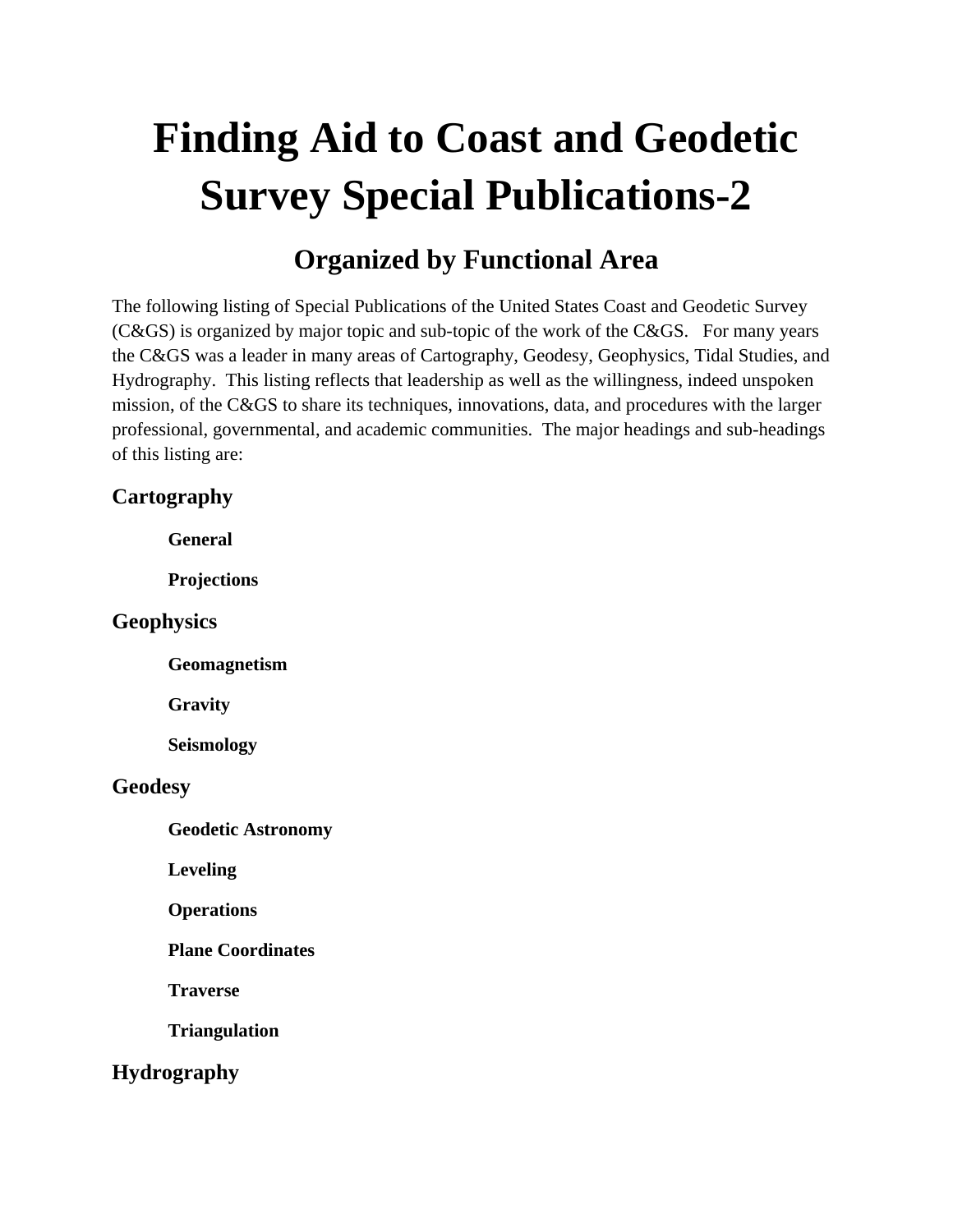#### **Manuals/Methods/Instructions**

#### **Miscellaneous**

#### **Tides and Currents**

#### **Topography**

Each entry within a heading is preceded by a number. This is the identification number of the Special Publication. Each Special Publication has a date associated with it which is the date of publication. This is important because there are often multiple editions of the same publication. To access a publication, proceed to the window and click on the desired publication number.

**\*\*\*\*\*\*\*\*\*\*\*\*\*\*\*\*\*\*\*\*\*\*\*\*\*\*\*\*\*\*\*\*\*\*\*\*\*\*\*\*\*\*\*\*\*\*\*\*\*\*\*\*\*\*\*\*\*\*\*\*\*\*\*\*\*\*\*\*\*\*\*\*\*\*\*\*\*\*** 

# **Cartography**

## **General**

38. Elements of chart making / by E. Lester Jones. 1916.

66. Rules and practice relating to construction of nautical charts / by Geo. L. Flower. 1920.

66. Rules and practice relating to construction of nautical charts / by Geo. L. Flower . Rev. ed. 1923.

205. Cartography / by Charles H. Deetz. 1936.

205. Cartography : a review and guide for the construction and use of maps and charts / by Charles H. Deetz. 1943.

### **Projections**

5. Tables for a polyconic projection of maps : based upon Clarke's reference spheroid of 1866.  $2^{nd}$  ed. 1900.

5. Tables for a polyconic projection of maps : based upon Clarke's reference spheroid of 1866.  $3<sup>rd</sup>$  ed. 1910.

5. Tables for a polyconic projection of maps : based upon Clarke's reference spheroid of 1866. 1917.

5. Tables for a polyconic projection of maps and lengths of terrestrial arcs of meridian and parallels : based upon Clarke's reference spheroid of 1866. 1930.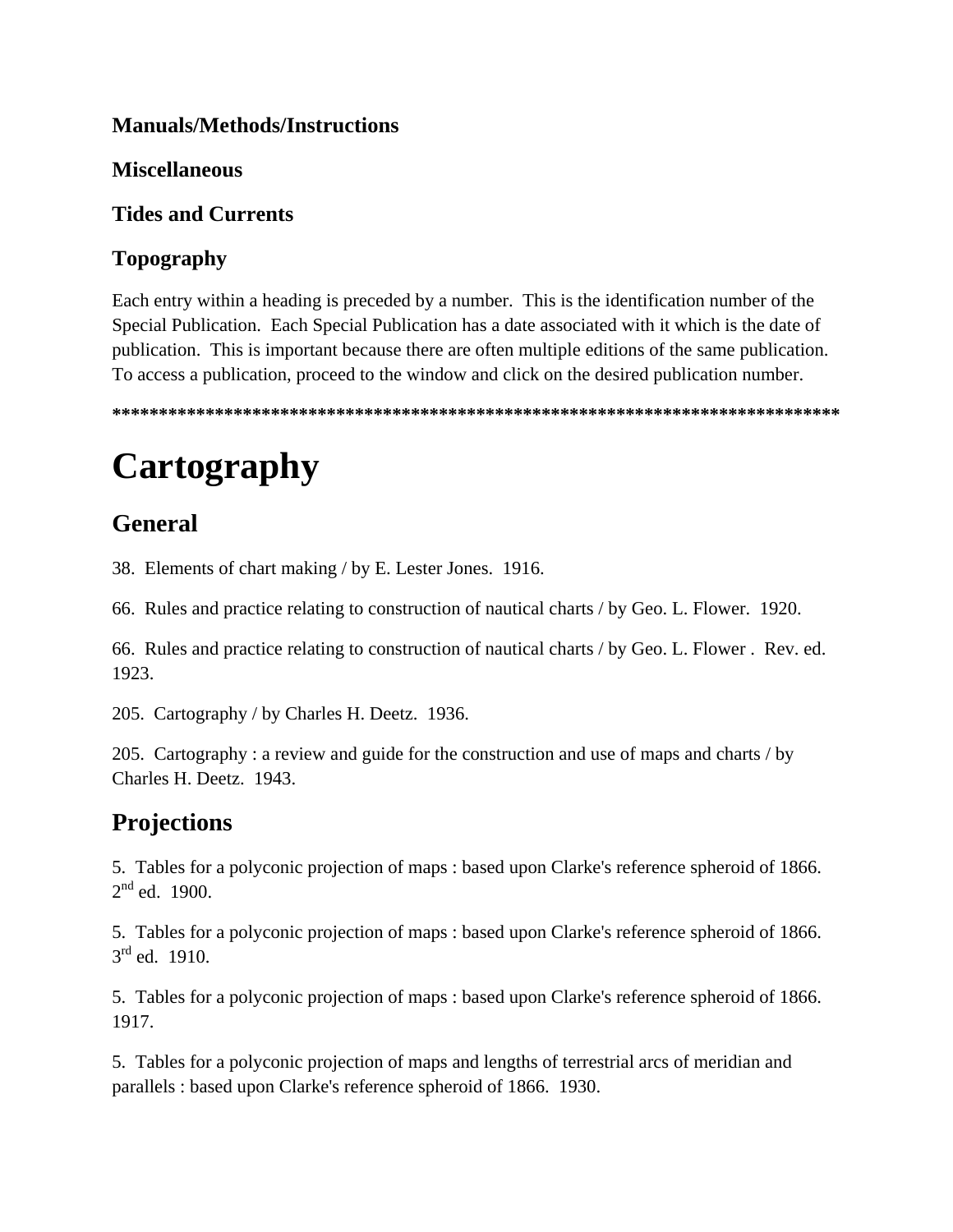5. Tables for a polyconic projection of maps and lengths of terrestrial arcs of meridian and parallels : based upon Clarke's reference spheroid of 1866. 1935.

5. Tables for a polyconic projection of maps : and lengths of terrestrial arcs of meridian and parallels : based upon Clarke's reference spheroid of 1866.  $6<sup>th</sup>$  Edition 1946. (not on line.)

47. The Lambert conformal conic projection with two standard parallels including a comparison of the Lambert projection with the Bonne and polyconic projections / by Charles H. Deetz.. 1918.

49. Lambert projection tables with conversion tables : Supplement to the Lambert conformal conic projection with two standard parallels / Prepared for publication by Charles H. Deetz. 1918.

52. Lambert projection tables for the United States / by Oscar S. Adams. 1918.

53. General theory of the Lambert conformal conic projection; cartography, by Oscar S. Adams. 1918.

57. General theory of polyconic projections / by Oscar S. Adams. 1919.

57. General theory of polyconic projections / by Oscar S. Adams. 1934.

60. A study of map projections in general / by Oscar S. Adams. 1919.

67. Latitude developments connected with geodesy and cartography : with tables including a table for Lambert equal-area meridional projection / by Oscar S. Adams. 1921.

67. Latitude developments connected with geodesy and cartography : with tables including a table for Lambert equal-area meridional projection / by Oscar S. Adams. 1949.

68. Elements of map projection with applications to map and chart construction / by Charles H. Deetz and Oscar S. Adams. 1921.

68. Elements of map projection with applications to map and chart construction / by Charles H. Deetz and Oscar S. Adams. Edition: Revised May 1, 1928.

68. Elements of map projection with applications to map and chart construction, by Charles H. Deetz and Oscar S. Adams. 1934.

68. Elements of map projection with applications to map and chart construction / by Charles H. Deetz and Oscar S. Adams. Edition: 4th ed., rev. Apr. 2, 1934, reprinted 1938 with slight changes.

68. Elements of map projection with applications to map and chart construction / by Charles H. Deetz and Oscar S. Adams. Edition: 5th ed., Revised, 1944. 1945.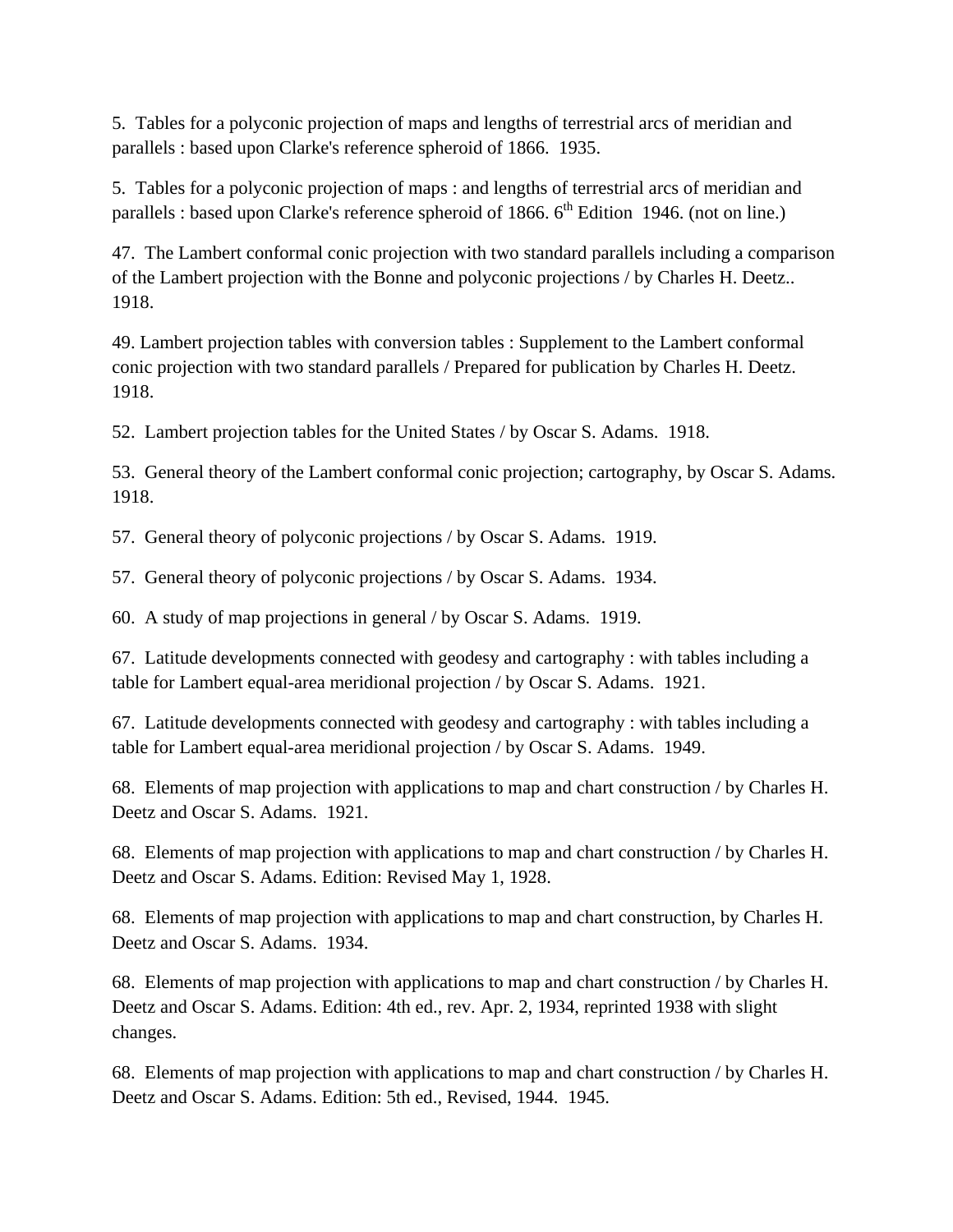112. Elliptic functions applied to conformal world maps / by Oscar S. Adams. 1925.

130. Tables for Albers projection / by Oscar S. Adams. 1927.

153. Conformal projection of the sphere within a square / by Oscar S. Adams. 1929.

236. General theory of equivalent projections / by Oscar S. Adams. 1945.

245. Equal-area projections for world statistical maps / by F. Webster McBryde and Paul D. Thomas. 1949.

251. Conformal projections in geodesy and cartography / Paul D. Thomas. 1952.

## **Geophysics**

#### **Geomagnetism**

1. Magnetic ranges, San Francisco Bay, California. Edition: Rev. ed. 1920. First published in 1898 with title: California, bay of San Francisco, Magnetic ranges for determining the deviation of the compass, with short explanations of how to find the deviation and error of the compass.

9. Distribution of the magnetic declination in the United States for January 1, 1910, with isogonic chart and secular change tables / By R.L. Faris. 1911.

15. Results of magnetic observations made by the United States Coast and Geodetic Survey between July 1, 1911, and December 31, 1912 / by R. L. Faris. 1913.

20. Results of magnetic observations made by the United States Coast and Geodetic Survey in 1913 / R.L. Faris. 1914.

25. Results of magnetic observations made by the United States Coast and Geodetic Survey in 1914 / by Daniel L. Hazard. 1915.

33. Distribution of the magnetic declination in the United States for January 1, 1915 with isogonic chart and secular change tables / by Daniel L. Hazard.

33. Distribution of the magnetic declination in the United States for January 1, 1915 with isogonic chart and secular change tables / by Daniel L. Hazard. Edition: 2nd ed. 1920.

36. Results of magnetic observations made by the United States Coast and Geodetic Survey in 1915 / by Daniel L. Hazard. 1916.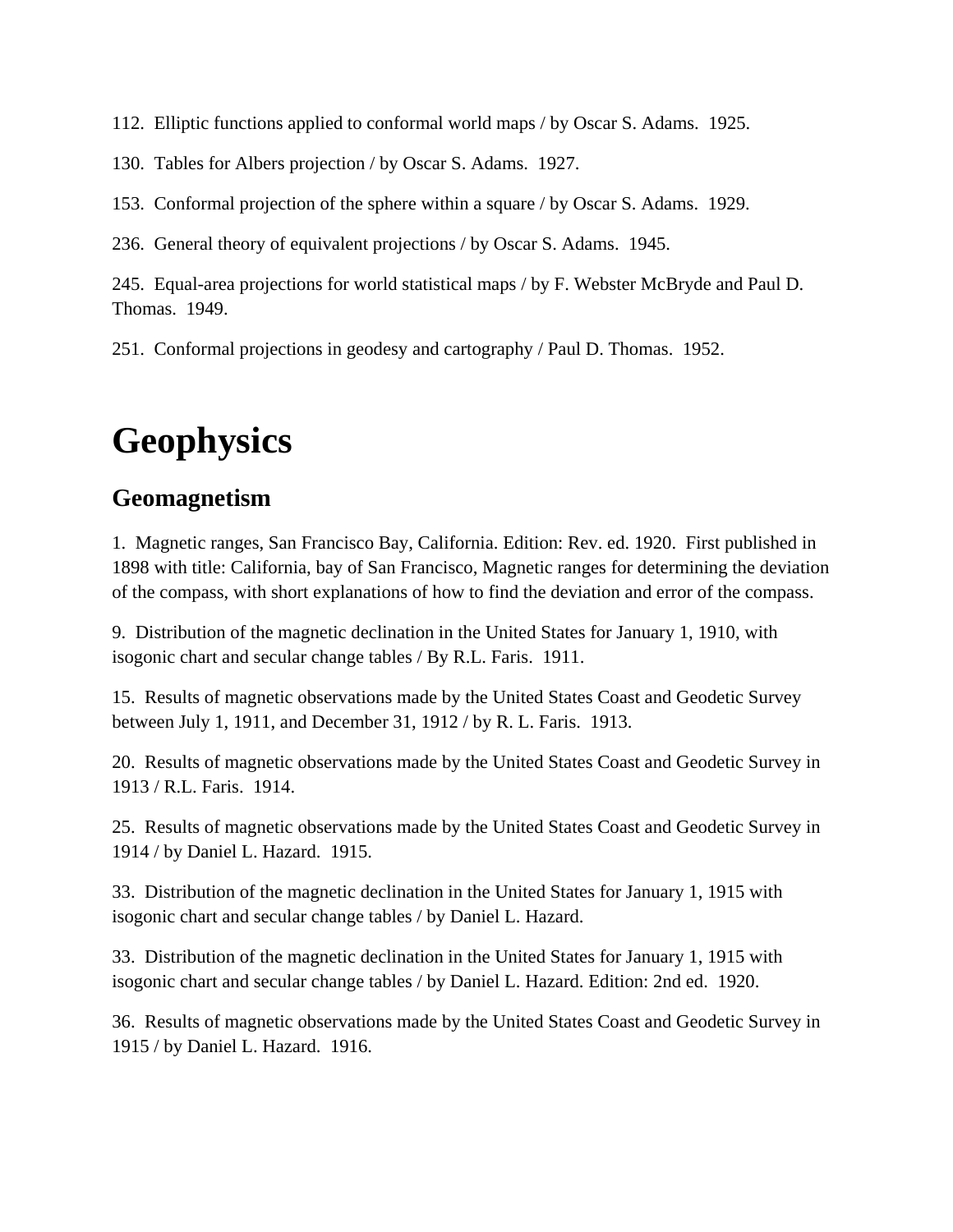42. Results of magnetic observations made by the United States Coast and Geodetic Survey in 1916 / by Daniel L. Hazard. 1917.

44. United States magnetic tables and magnetic charts for 1915 / by Daniel L. Hazard. 1917.

51. Results of magnetic observations made by the United States Coast and Geodetic Survey in 1917/ by Daniel L. Hazard. 1918. Record is located as having been published in 1903.

63. Alaska magnetic tables and magnetic charts for 1920 / by Daniel L. Hazard. 1920.

87. Results of magnetic observations made by the United States Coast and Geodetic Survey in 1921 / by Daniel L. Hazard. 1922.

89. Horizontal Intensity variometers/ by George Hartnell. 1922.

90. Distribution of the magnetic declination in the United States for January 1, 1920 / by Daniel L. Hazard. 1922.

96. Instructions for the compensation of the magnetic compass / by N.H. Heck ; with the cooperation of W.E. Parker. 1923.

96. Instructions for the compensation of the magnetic compass / by N. H. Heck. Edition: 1938 ed.

116. Results of magnetic observations made by the United States Coast and Geodetic Survey in 1924 / by Daniel L. Hazard. 1925.

117. The earth's magnetism / by Daniel L. Hazard. 1925.

125. Results of magnetic observations made by the United States Coast and Geodetic Survey in 1925 / by Daniel L. Hazard. 1926.

126. Magnetic declination in the United States in 1925 / by Daniel L. Hazard. 1926.

133. Progress of work in terrestrial magnetism of the U.S. Coast and Geodetic Survey, January 1, 1925, to June 30, 1927 / by N.H. Heck and D.L. Hazard. 1927.

157. Distribution coefficients of magnets / by George Hartnell. 1930.

168. Progress of work in terrestrial magnetism of the U.S. Coast and Geodetic Survey, July 1, 1927, to June 30, 1930 / by Daniel L. Hazard. 1930.

213. Uses of magnetic stations. 1937.

283. Magnetic observatory manual / by H.E. McComb. 1952.

283. Magnetic observatory manual. 1953.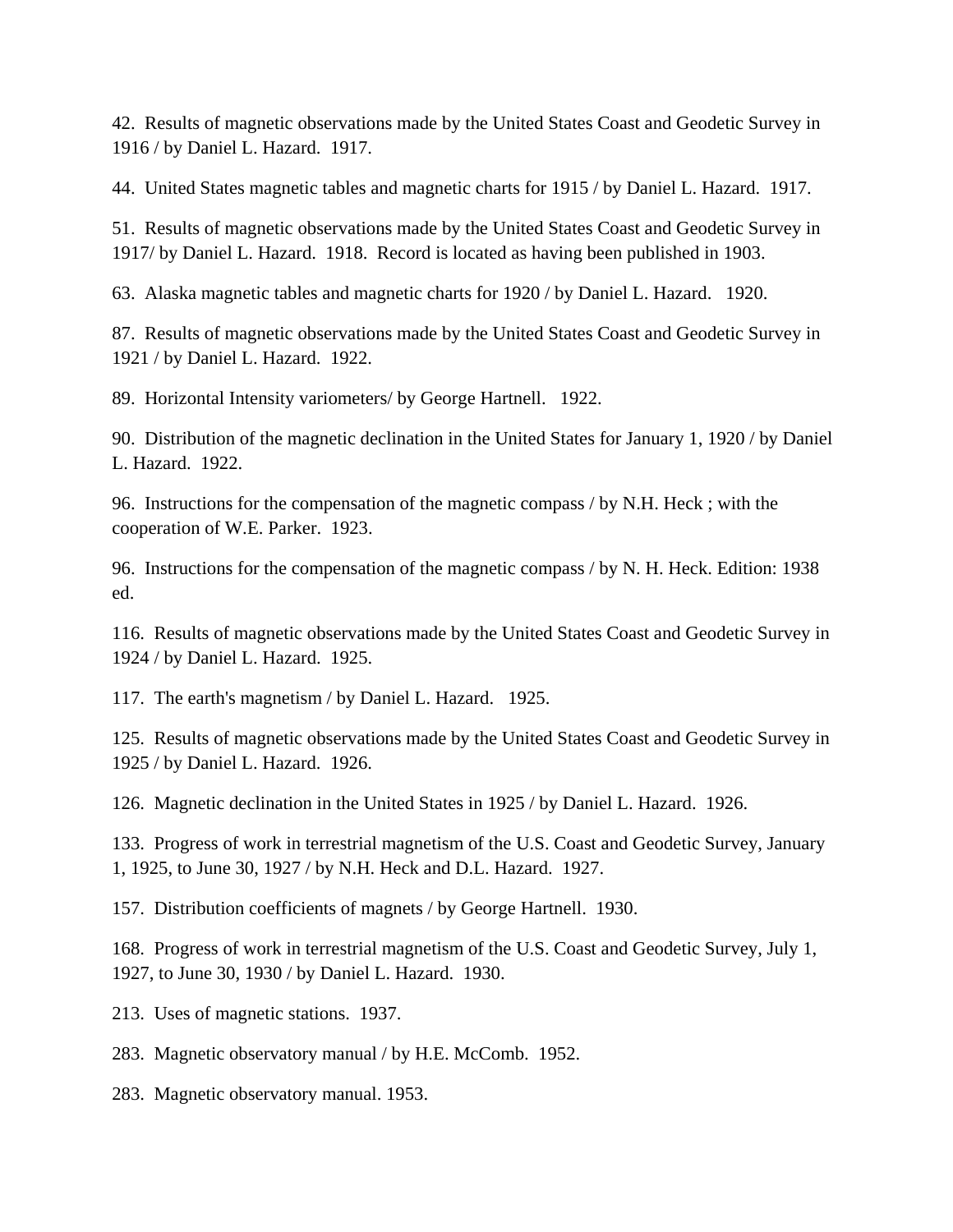301. Reversible susceptibility and the induction factor used in geomagnetism / by David G. Knapp. 1953.

### **Gravity**

10. The effect of topography and isostatic compensation upon the intensity of gravity / by John F. Hayford and William Bowie. 1912.

12. Effect of topography and isostatic compensation upon the intensity of gravity (second paper) / by William Bowie. 1912.

40. Investigations of gravity and isostasy / by William Bowie. 1917.

69. Modern methods for measuring the intensity of gravity / by Clarence H. Swick. 1921.

82. The figure of the earth and isostasy from measurements in the United States / by John F. Hayford. 1909.

99. Isostatic investigations and data for gravity stations in the United States established since 1915 / by William Bowie. 1924.

100. Effect of variations in the assumed figure of the earth on the mapping of a large area / by Walter D. Lambert. 1924.

199. Tables for determining the form of the geoid and its indirect effect on gravity, by Walter D. Lambert and Frederic W. Darling. 1936.

204. A determination of the relative values of gravity at Potsdam and Washington / by E.J. Brown. 1936.

223. Report on earth tides : report to the International association of geodesy of the International Union of Geodesy and Geophysics, International Council of Scientific Unions and Geophysics, International Council of Scientific Unions. 1940.

229. Deflections of the vertical in the United States (1927 datum) / by J.A. Duerksen. 1941.

232. Pendulum gravity measurements and isostatic reductions / by Clarence H. Swick. 1942.

233. Gravity observations in Peru and Colombia / by Carl I. Aslakson and Clarence H. Swick. 1943.

243. Fundamental tables for the deflection of the vertical / by Frederic W. Darling. 1949.

244. Pendulum gravity data in the United States / by J.A. Duerksen. 1949.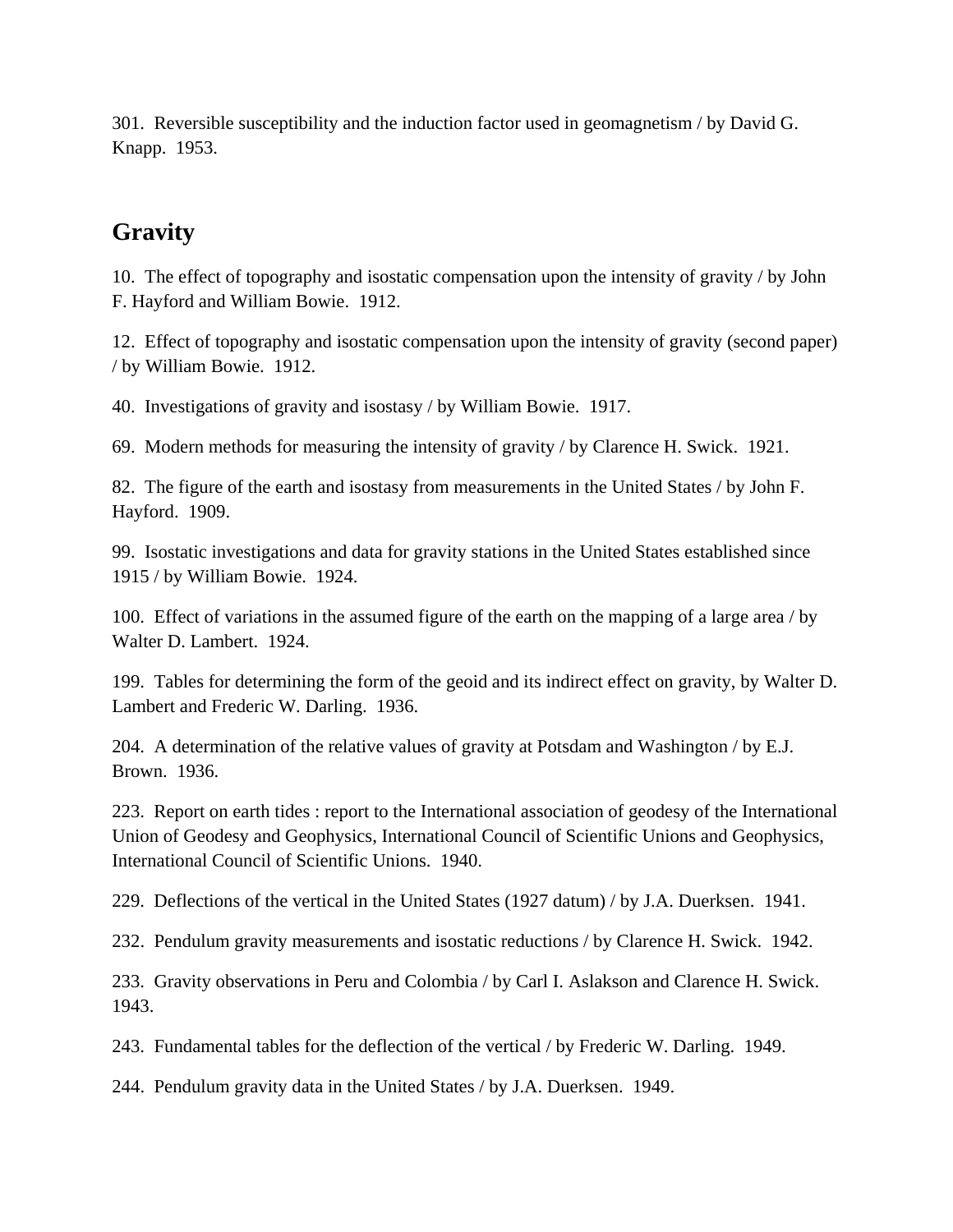### **Seismology**

106. Earth movements in California / by William Bowie. 1924.

132. Progress of seismological investigations in the United States. January 1, 1925, to June 30, 1927 (Report to the Section of Seismology of the International Geodetic and Geophysical Union, International Research Council) / by N.H. Heck. 1927.

149. Earthquake history of the United States : exclusive of the Pacific region / by N.H. Heck. 1928.

151. Comparison of old and new triangulation in California / by William Bowie. 1928.

167. Progress of seismological investigations in the United States. July 1, 1927 to January 1, 1930. (Report to the Section of Seismology of the International Geodetic and Geophysical Union, International Research Council) / by N.H. Heck. 1930.

191. Destructive and near-destructive earthquakes in California and western Nevada, 1769-1933 / by Harry O. Wood, Maxwell W. Allen, N.H. Heck. 1934.

201. Earthquake investigations in California, 1934-1935. 1936.

206. Selection, installation and operation of seismographs / by H.E. McComb. 1936.

250. The determination of true ground motion from seismograph records / by H.E. McComb, Frank Neumann [and] A.C. Ruge. 1949.

254. Principles underlying the interpretation of seismograms / prepared originally by Frank Neumann. Rev. 1964 edition.

254. Principles underlying the interpretation of seismograms / prepared originally by Frank Neumann. Edition: Rev. (1959) ed.

254. Principles underlying the interpretation of seismograms / by Frank Neumann. 1951.

282. Earthquake investigation in the United States / by Frank Neumann. 1952.

 282.Earthquake investigation in the United States / by Frank Neumann. Edition: Rev. (1953) ed.

282. Earthquake investigation in the United States / U.S. Dept of Commerce, Coast and Geodetic Survey. Edition: Rev. (1958) ed.

282. Earthquake investigation in the United States / U.S. Dept of Commerce, Coast and Geodetic Survey. Edition: Rev. (1962) ed.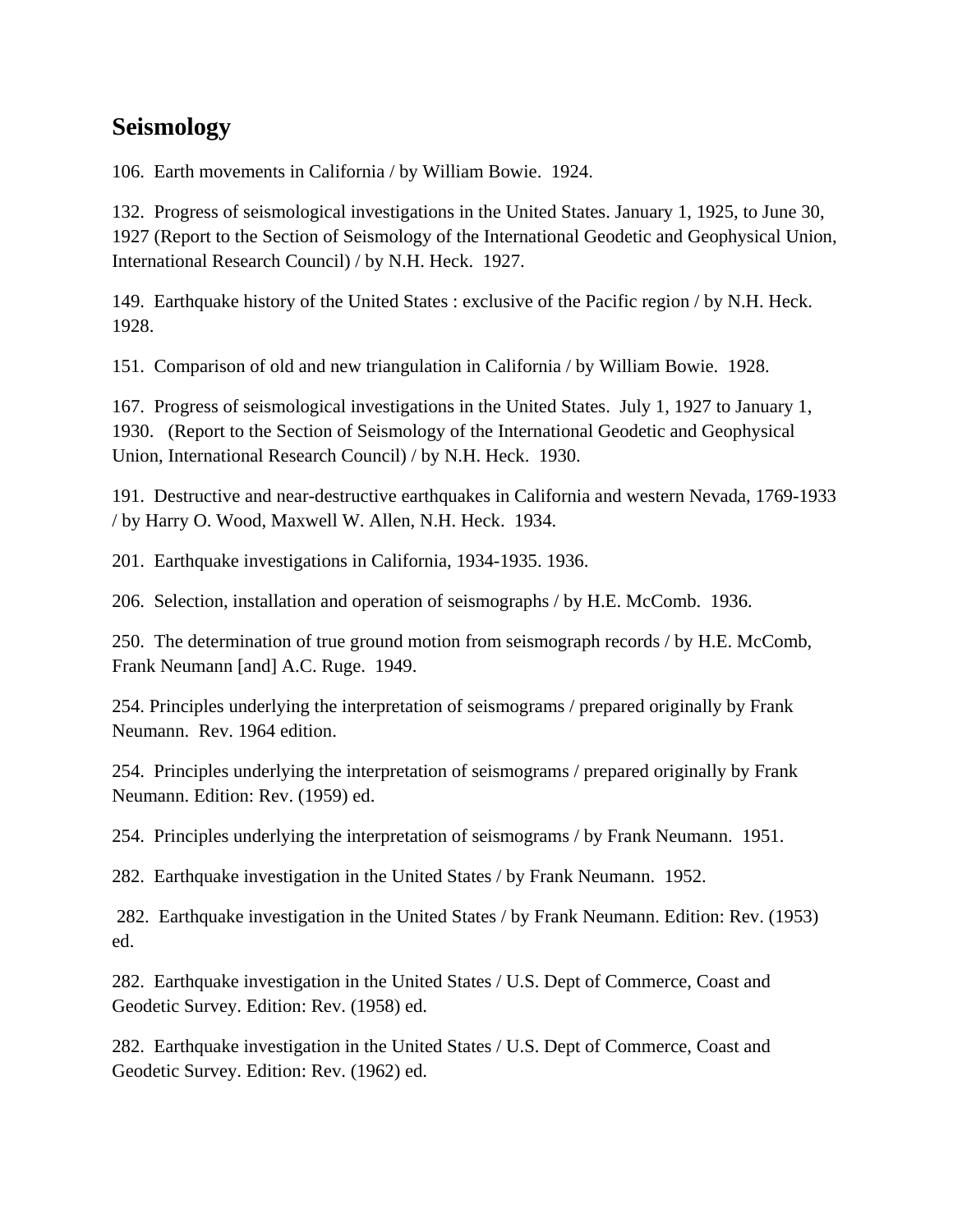282. Earthquake investigation in the United States / U.S. Dept of Commerce, Coast and Geodetic Survey. Rev. 1964.

282. Earthquake investigation in the United States / by Jerry L. Coffman. Rev. 1969.

294. Wave reporting manual for tide observers in the seismic sea wave warning system. 1953.

## **Geodesy**

### **Geodetic Astronomy**

27. Latitude observations with photographic zenith tube at Gaithersburg, Md. / by Frank E. Ross in cooperation with the International Geodetic Association. 1915.

14. Determination of time, longitude, latitude, and azimuth / by William Bowie. Edition: 5th ed. 1913.

14. Determination of time, longitude, latitude, and azimuth / William Bowie. Edition: 5th ed. 1917.

14. Determination of time, longitude, latitude, and azimuth / by William Bowie.  $5<sup>th</sup>$  ed. 1941.

35. Determination of the difference in longitude between each two of the stations, Washington, Cambridge, and Far Rockaway / by Fremont Morse and O.B. French. 1916.

80. An investigation of the latitude of Ukiah, Calif., and of the motion of the pole / by Walter D. Lambert. 1922.

92. Study of time errors in precise longitude determinations by the U.S. Coast and Geodetic survey / by William Bowie. 1923.

109. Wireless longitude / by George D. Cowie and E.A. Eckhardt. 1924.

110. Astronomic determinations by United States Coast and Geodetic Survey and other organizations / by Sarah Beall ; Department of Commerce, U.S. Coast and Geodetic Survey. 1925.

171. World longitude determinations by the United States Coast and Geodetic Survey in 1926 / by Clarence H. Swick. 1931.

173. Latitude redeterminations / by Frederic W. Darling. 1931.

229. Deflections of the vertical in the United States (1927 datum) / by J.A. Duerksen. 1941.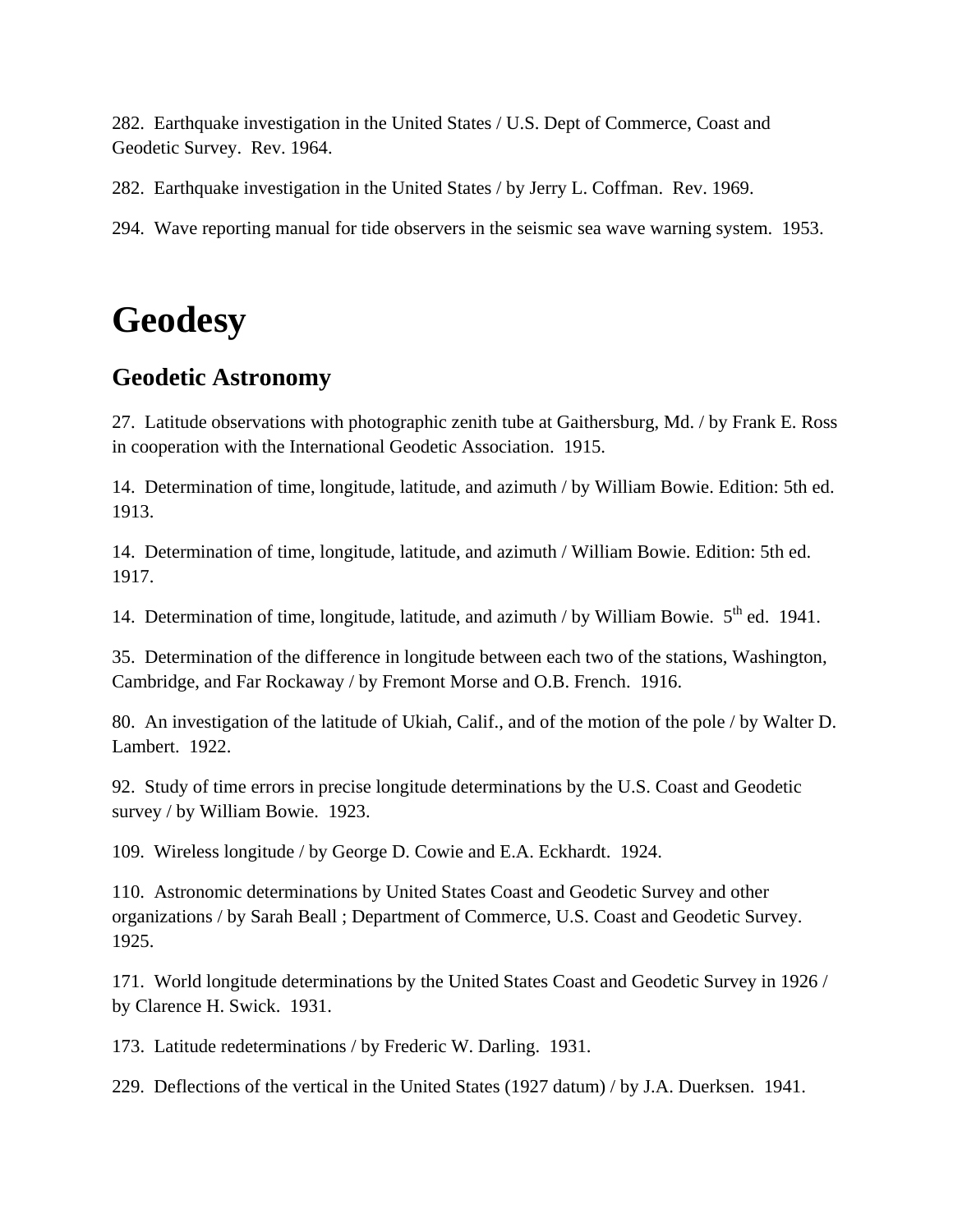237. Manual of geodetic astronomy : determination of longitude, latitude and azimuth / by Albert J. Hoskinson and J.A. Duerksen. 1947.

237. Manual of geodetic astronomy : determination of longitude, latitude and azimuth / by Albert J. Hoskinson and J. A. Duerksen. 1952.

237. Manual de astronomia geodesica : determinacion de longitud, latitud, y azimut / por Albert J. Hoskinson y J.A. Duerksen. 1952.

243. Fundamental tables for the deflection of the vertical / by Frederic W. Darling. 1949.

## **Leveling**

18. Fourth general adjustment of the precise level net in the United States and the resulting standard elevations / by William Bowie and H. G. Avers. 1914.

22. Precise leveling from Brigham, Utah, to San Francisco, California / by William Bowie. 1914.

39. Precise leveling from Reno to Las Vegas, Nev. and from Tonopah Junction, Nev. to Laws, Cal. / by H.G. Avers and G.D. Cowie. 1916.

41. Use of mean sea level as the datum for elevations / by E. Lester Jones. 1917.

77. Precise leveling in Texas / by H.G. Avers. 1922.

77. Precise leveling in Texas / by H.G. Avers. Rev. ed. 1929.

95. Precise leveling in Georgia / by Henry G. Avers. 1923.

101. Precise trangulation, traverse, and leveling in North Carolina / by Henry G. Avers. 1924.

122. First-order leveling in Oregon / by Henry G. Avers. 1926.

129. Geodetic level and rod, by D. L. Parkhurst, chief, Division of Instruments. 1927.

129. Geodetic level and rod / by D. L. Parkhurst. Edition: Rev. (1935) ed.

131. Descriptions of bench marks in the United States : reprinted from Appendix 3, Report for 1903, Precise leveling in the United States, 1900-1903, with a readjustment of the level net and resulting elevations / by John F. Hayford. 1927.

140. Manual of first-order leveling / by Henry G. Avers. 1929.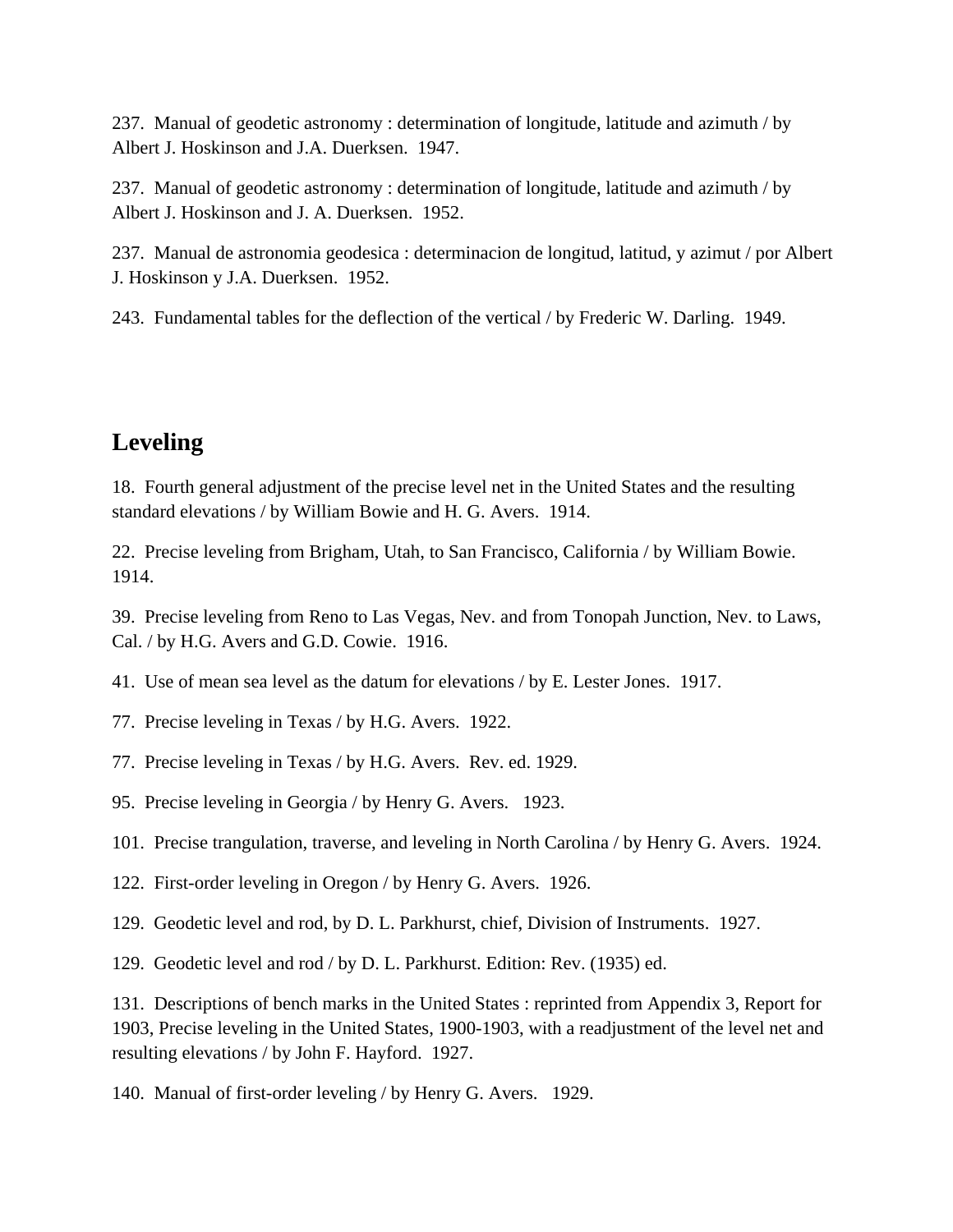- 140. Manual of first-order leveling / by Henry G. Avers. 1935.
- 140. Manual of first-order leveling / by Henry G. Avers. 1939.
- 161. First-order leveling in Hawaii / by Howard S. Rappleye. 1929.
- 169. First-order leveling in Alaska / by Howard S. Rappleye. 1930.
- 172. First-order leveling in New Jersey / Howard S. Rappleye. 1931.

175. First and second order triangulation in Oregon <1927 datum> / by Clarence H. Swick. 1932.

- 176. First-order leveling in Michigan / by Howard S. Rappleye. 1932.
- 177. Leveling in Oregon / by Howard S. Rappleye. 1932.
- 181. Leveling in Massachusetts, Rhode Island, and Connecticut / by Charles J. Clifford. 1934.
- 182. Leveling in New Hampshire and Vermont / by Charles J. Clifford. 1934.
- 184. Leveling in Maine / by Charles J. Clifford. 1934.
- 185. Leveling in Florida / by Howard S. Rappleye. 1934.
- 188. Leveling in Arkansas / by Howard S. Rappleye. 1934.
- 210. Leveling in North Carolina / by Norman F. Braaten and Charles E. McCombs. 1938.
- 226. Control leveling. 1941.
- 226. Control leveling. Edition: Rev. ed. 1948.
- 226. Control leveling. Edition: Rev. 1961.
- 239. Manual of geodetic leveling / Howard S. Rappleye. 1948.
- 239. Manual of geodetic leveling, 1948. Rev. 1979.
- 240. Manual of leveling computation and adjustment / by Howard S. Rappleye. 1948.
- 242. Definitions of terms used in geodetic and other surveys by Hugh C. Mitchell. 1948.
- 242. Definitions of terms used in geodetic and other surveys. 1949.
- 334. Geodetic leveling instruments / D.L. Parkhurst. 1955.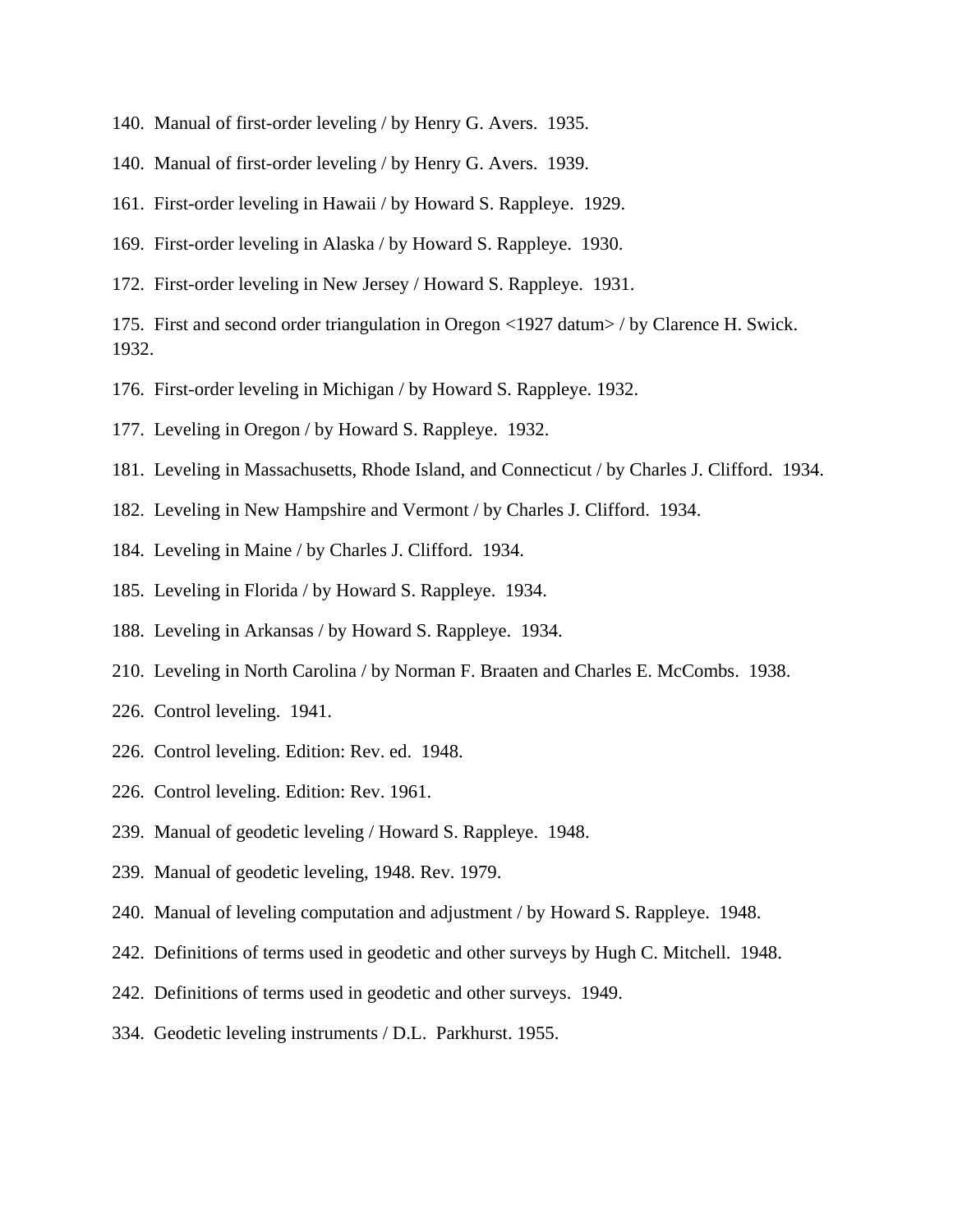## **Operations**

81. Geodetic operations in the United States, January 1, 1912, to December 31, 1921 / by William Bowie. 1922.

81. Geodetic operations in the United States. 1939.

104. Geodetic operations in the United States and outlying possessions January 1, 1922, to December 31, 1923 / By William Bowie. 1927.

134. Geodetic operations in the United States, January 1, 1924 to December 31, 1926 : report to the Section of Geodesy of the International Geodetic and Geophysical Union, International Research Council / by William Bowie. 1927.

166. Geodetic operations in the United States, January 1, 1927, to December 31, 1929 : report to the Section of Geodesy of the International and Geophysical Union, International Research Council / by William Bowie. 1930.

178. Geodetic operations in the United States, January 1, 1930, to December 31, 1932 : report to the International Association of Geodesy of the International Union of Geodesy and Geophysics, International Council of Scientific Unions / by William Bowie. 1933.

207. Geodetic operations in the United States, January 1, 1933, to December 31, 1935 : report to the International Association of Geodesy of the International Union of Geodesy and Geophysics, International Council of Scientific Unions / by William Bowie. 1936.

217. Geodetic operations in the United States, January 1, 1936, to December 31, 1938 : report to the International Association of Geodesy of the International Union of Geodesy and Geophysics, International Council of Scientific Unions / Clement L. Garner. 1939.

320. Geodetic operations in the United States and in other areas through international cooperation, January 1, 1939, to December 31, 1953 / Albert J. Hoskinson. 1954.

## **Plane Coordinates**

59. Grid system for progressive maps in the United States / by William Bowie and Oscar S. Adams. 1919.

71. Relation between plane rectangular coordinates and geographic positions / by Walter F. Reynolds. 1921.

71. Relation between plane rectangular coordinates and geographic positions / by Walter F. Reynolds. 1932.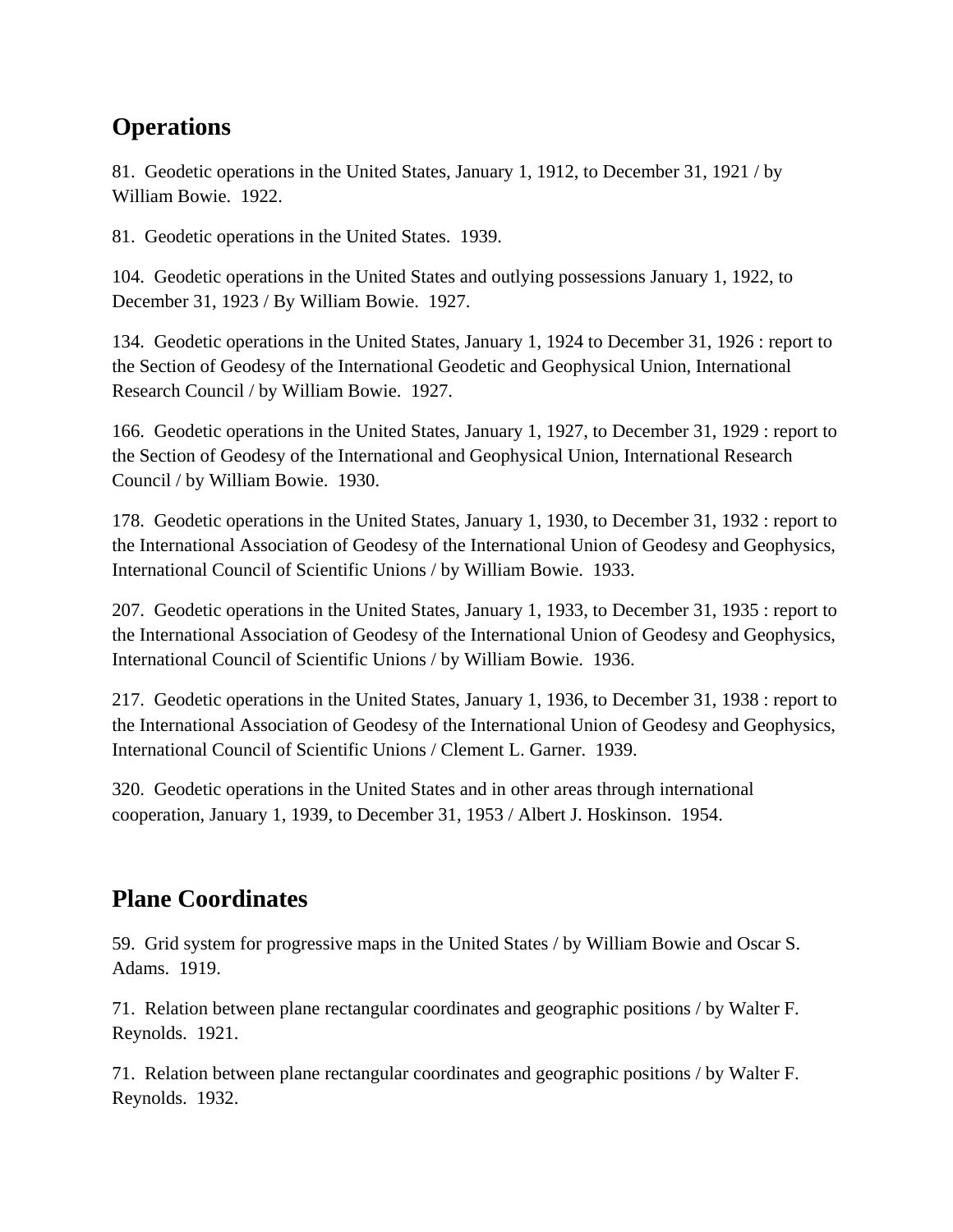71. Relation between plane rectangular coordinates and geographic positions / by Walter F. Reynolds. 1936.

71. Relation between plane rectangular coordinates and geographic positions / by Walter F. Reynolds. Edition: Rev. Sept. 1938.

193. Manual of plane-coordinate computation / by Oscar S. Adams and Charles N. Claire. 1935.

193. Manual of plane-coordinate computation / by Oscar S. Adams, and Charles N. Claire. 1948.

235. The state coordinate systems (a manual for surveyors) / by Hugh C. Mitchell and Lansing G. Simmons. 1945.

235. The state coordinate systems : a manual for surveyors / by Hugh C. Mitchell and Lansing G. Simmons. Rev. 1977.

246. Sines, cosines, and tangents : ten decimal places with ten-second interval,  $0^{\circ}$  -6°, for plane coordinate computation on Lambert projection. 1949.

252. Plane coordinate projection tables : Texas (Lambert) 1950.

253. Plane coordinate projection tables : California (Lambert) 1951.

255. Plane coordinate projection tables, Florida (Lambert and Transverse Mercator). 1951.

256. Plane coordinate projection tables, Maine (Transverse Mercator). 1951.

257. Plane coordinate projection tables, Arizona (Transverse Mercator). 1951.

258. Plane coordinate projection tables, Wyoming (Transverse Mercator). 1952.

259. Plane coordinate projection tables, Indiana (Transverse Mercator). 1952.

261. Plane coordinate projection tables, Montana (Lambert). 1952.

262. Plane coordinate projection tables, North Dakota (Lambert). 1952.

263. Plane coordinate projection tables, South Dakota (Lambert). 1952.

264. Plane coordinate projection tables, Minnesota (Lambert). 1952.

266. Plane coordinate projection tables, Connecticut. (Lambert) 1952.

267. Plane coordinate projection tables, Pennsylvania (Lambert). 1952.

268. Plane coordinate projection tables, Tennessee (Lambert). 1952.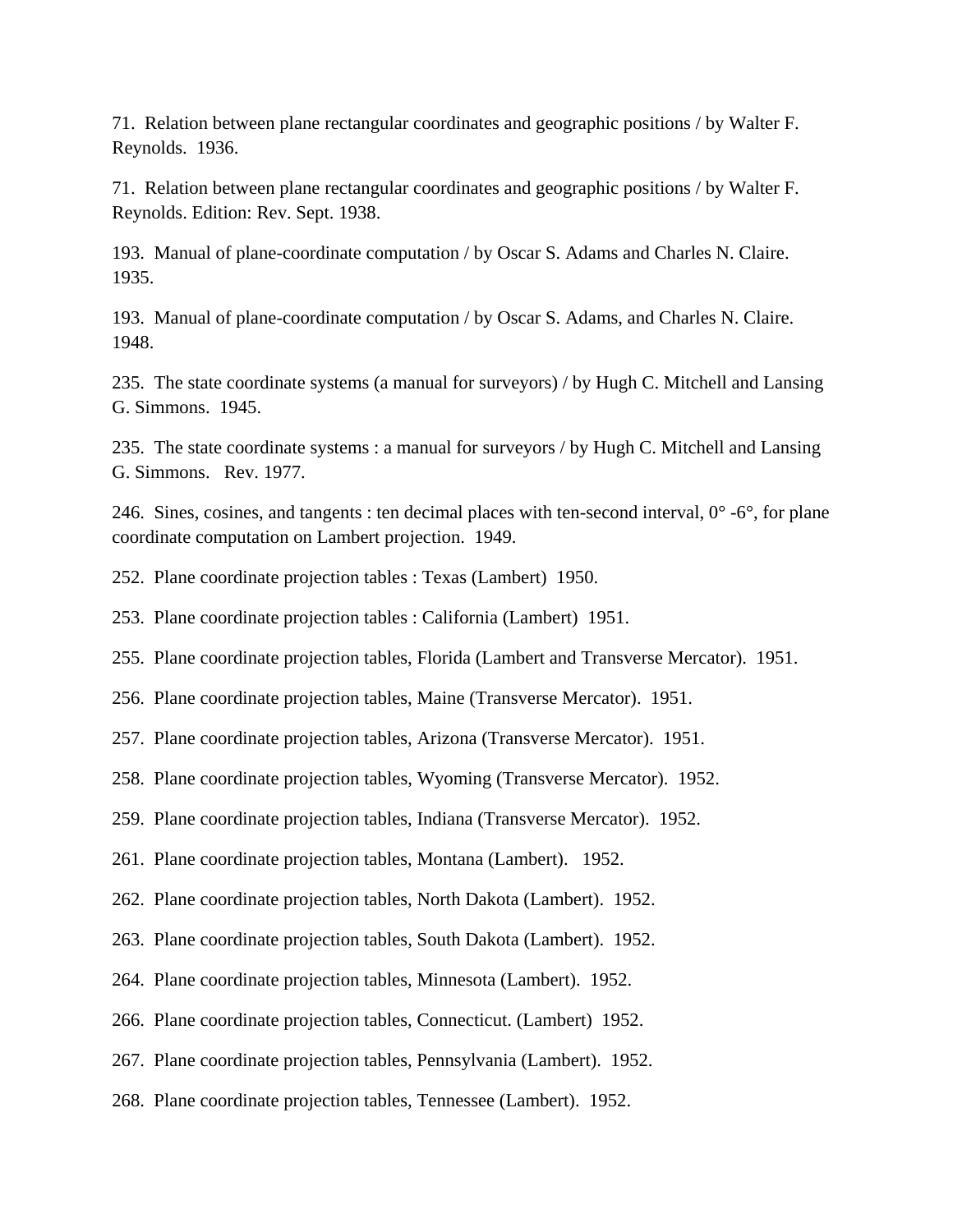| 269. Plane coordinate projection tables : Ohio (Lambert). 1952. |  |  |  |  |  |  |  |
|-----------------------------------------------------------------|--|--|--|--|--|--|--|
|-----------------------------------------------------------------|--|--|--|--|--|--|--|

270. Plane coordinate projection tables, Oregon (Lambert). 1952.

271. Plane coordinate projection tables, Washington (Lambert). 1952.

272. Plane coordinate projection tables, North Carolina (Lambert). 1952.

273. Plane coordinate projection tables, South Carolina (Lambert). 1952.

274. Plane coordinate projection tables, Massachusetts (Lambert). 1952.

275. Plane coordinate projection tables, West Virginia (Lambert). 1952.

276. Plane coordinate projection tables, Colorado. (Lambert) 1952.

277. Plane coordinate projection tables, Utah (Lambert). 1952.

284. Plane coordinate projection tables, Iowa (Lambert). 1952.

285. Plane coordinate projection tables, Kansas (Lambert). 1952.

286. Plane coordinate projection tables, Nebraska (Lambert). 1952.

287. Plane coordinate projection tables, Oklahoma (Lambert). 1952.

288. Plane coordinate projection tables, Wisconsin (Lambert). 1952.

289. Plane coordinate projection tables, Arkansas. (Lambert) 1953.

290. Plane coordinate projection tables, Kentucky. (Lambert) 1953.

291. Plane coordinate projection tables : Louisiana. Edition: Rev. ed.

291. Plane coordinate projection tables, Louisiana. (Lambert). 1953.

292. Plane coordinate projection tables, Maryland. (Lambert) 1953.

293. Plane coordinate projection tables : Virginia. 1953.

295. Plane coordinate intersection tables (2 1/2-minute), Nebraska. 1953.

296. Plane coordinate intersection tables (2 1/2-minute), Florida. 1953.

297. Plane coordinate intersection tables (2 1/2-minute), Wyoming. 1953.

299. Plane coordinate intersection tables (2 1/2 minute), Minnesota. 1953.

302. Plane coordinate projection tables, Hawaiian Islands. 1954.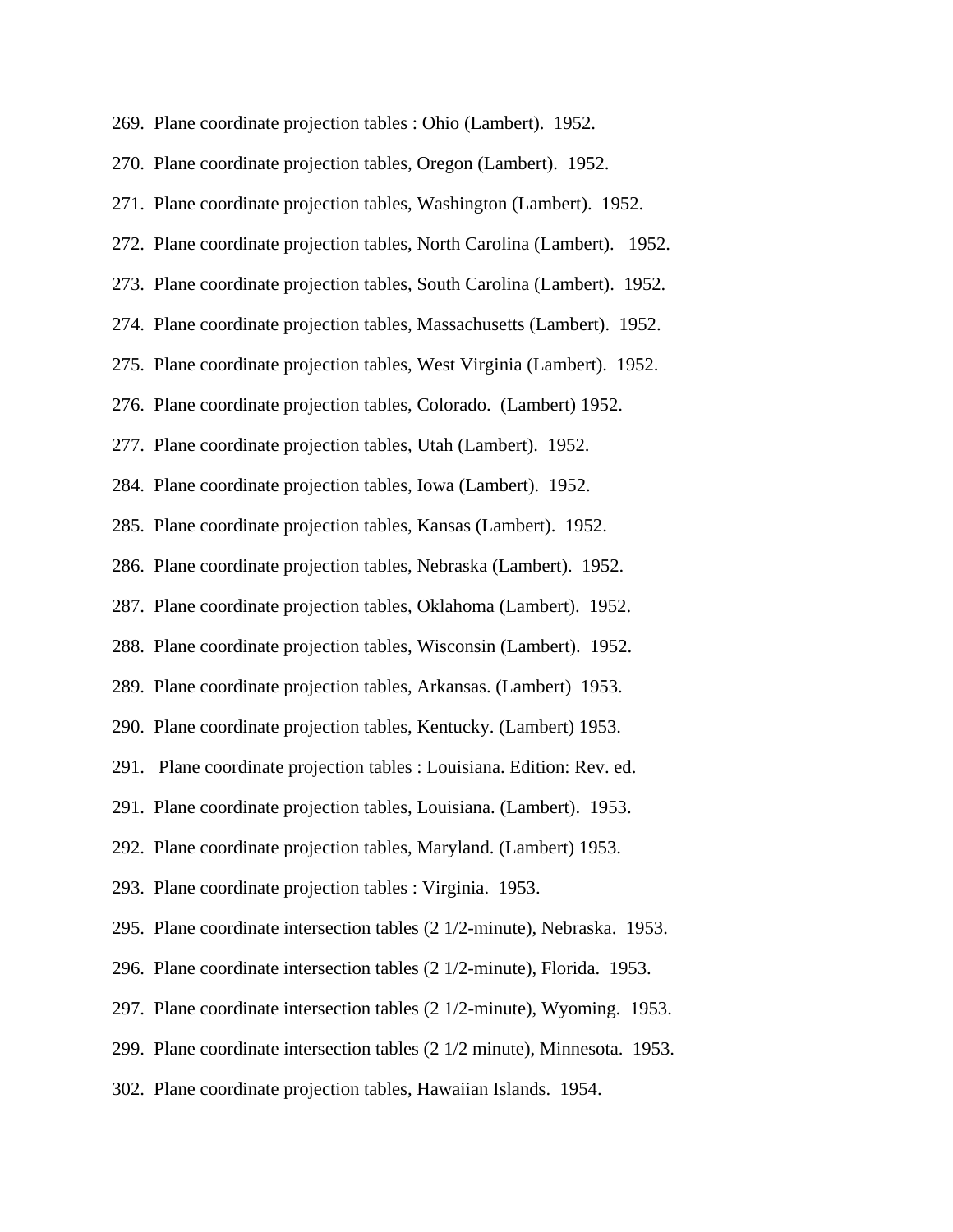- 303. Plane coordinate projection tables, Illinois (Transverse Mercator). 1953.
- 304. Plane coordinate projection tables, Alabama. 1953.
- 305. Plane coordinate projection tables, Delaware. (Transverse Mercator) 1953.
- 306. Plane coordinate projection tables, Idaho. (Transverse Mercator) 1953.
- 308. Plane coordinate intersection tables (2 1/2-minute), Wisconsin. 1953.
- 309. Plane coordinate intersection tables (2 1/2-minute), North Dakota. 1954.
- 310. Plane coordinate intersection tables (2 1/2 minute), North Carolina. 1954.
- 311. Plane coordinate intersection tables (2 1/2-minute), Utah. 1954.
- 312. Plane coordinate intersection tables (2 1/2 minute), South Dakota. 1954.
- 313. Plane coordinate projection tables, Michigan. 1954.
- 314. Plane coordinate projection tables, Vermont. 1954.
- 315. Plane coordinate projection tables, Rhode Island. 1954.
- 316. Plane coordinate projection tables, New Jersey. 1954.
- 317. Plane coordinate projection tables, New Hampshire. 1954.
- 318. Plane coordinate projection tables, Nevada. 1954.
- 319. Plane coordinate projection tables, Missouri. 1954.
- 321. Plane coordinate projection tables, Mississippi. 1954.
- 322. Plane coordinate projection tables, Georgia. 1954.
- 323. Plane coordinate projection tables, New York. 1954.
- 324. Plane coordinate projection tables, New Mexico. 1954.
- 325. Plane coordinate intersection tables (2 1/2-minute). Montana. 1954.
- 326. Plane coordinate intersection tables (2 1/2-minute). Pennsylvania. 1954.
- 327. Plane coordinate intersection tables (2 1/2 minute). California. 1954.
- 328. Plane coordinate intersection tables (2 1/2 minute). New York. 1954.
- 329. Plane coordinate intersection tables (2 1/2 minute). Louisiana. 1954.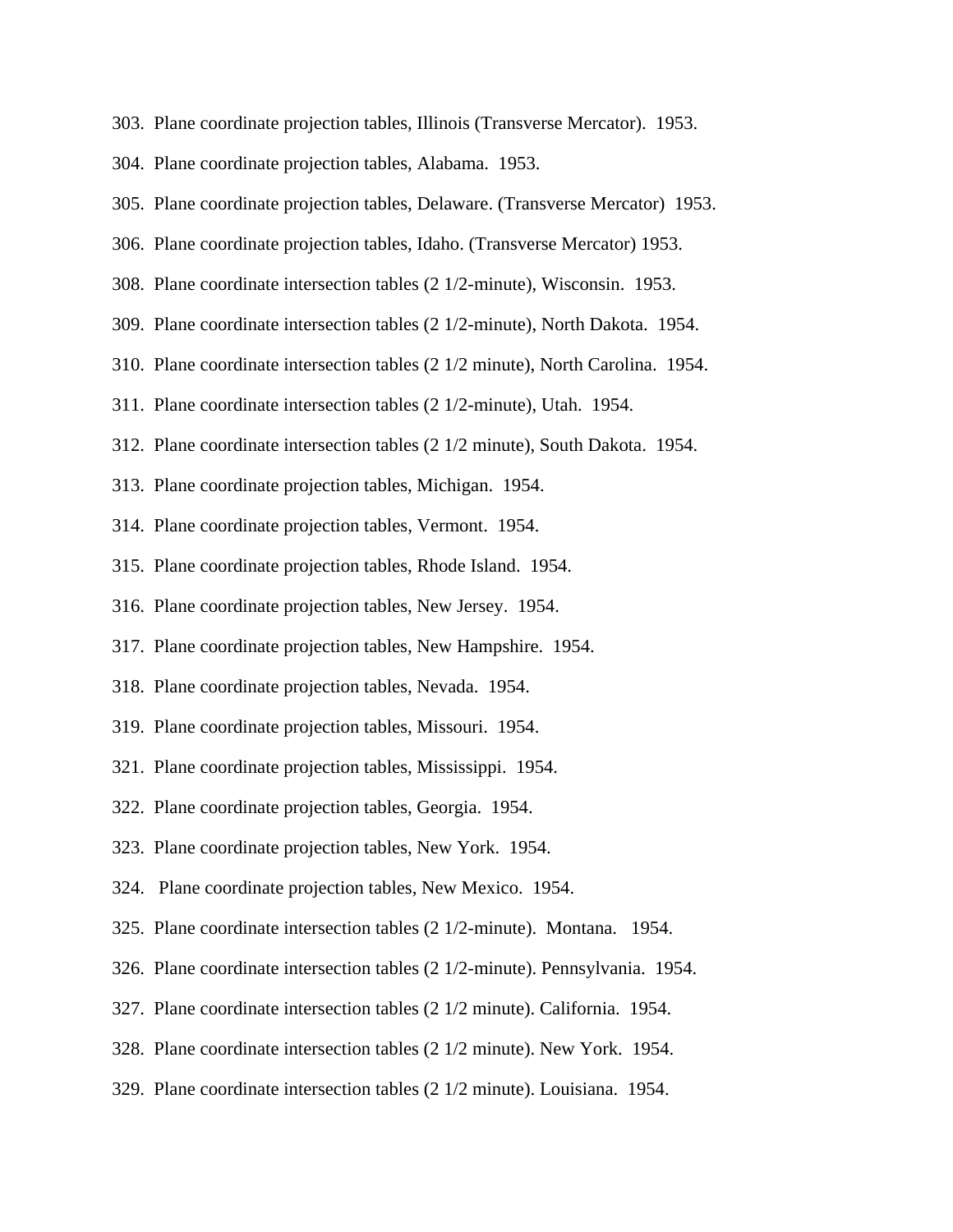- 330. Plane coordinate intersection tables (2 1/2-minute). Connecticut. 1954.
- 331. Plane coordinate intersection tables (2 1/2-minute). Maryland. 1954.
- 332. Plane coordinate intersection tables (2 1/2-minute). Indiana . 1955.
- 333. Plane coordinate intersection tables (2 1/2-minute). New Jersey. 1955.
- 335. Plane coordinate intersection tables (2 1/2-minute). Texas . 1955.
- 336. Plane coordinate intersection tables (2 1/2 minute). Ohio. 1955.
- 337. Plane coordinate intersection tables (2 1/2-minute). Nevada . 1955.
- 338. Plane coordinate intersection tables (2 1/2 minute). Washington. 1955.
- 339. Plane coordinate intersection tables (2 1/2 minute). Maine. 1955.
- 340. Plane coordinate intersection tables (2 1/2-minute). New Hampshire. 1955.
- 341. Plane coordinate intersection tables (2 1/2-minute). Kentucky. 1956.
- 342. Plane coordinate intersection tables (2 1/2-minute). Rhode Island. 1956.
- 343. Plane coordinate intersection tables (2 1/2-minute). Vermont . 1956.
- 344. Plane coordinate intersection tables (2 1/2 minute). New Mexico . 1956.

#### **Traverse**

58. General instructions for precise and secondary traverse. 1919.

79. Precise traverse and triangulation in Indiana / by Charles A. Mourhess and Jasper S. Bilby. 1922.

86. Precise traverse, Racine, Wis., to Vandalia, ILL. / by Charles A. Mourhess and Walter D. Sutcliffe. 1922.

101. Precise trangulation, traverse, and leveling in North Carolina / by Henry G. Avers. 1924.

- 137. Manual of first-order traverse / by Casper M. Durgin and Walter D. Sutcliffe. 1927.
- 183. First-order triangulation and traverse in Louisiana (1927 datum) / by O.P. Sutherland. 1934.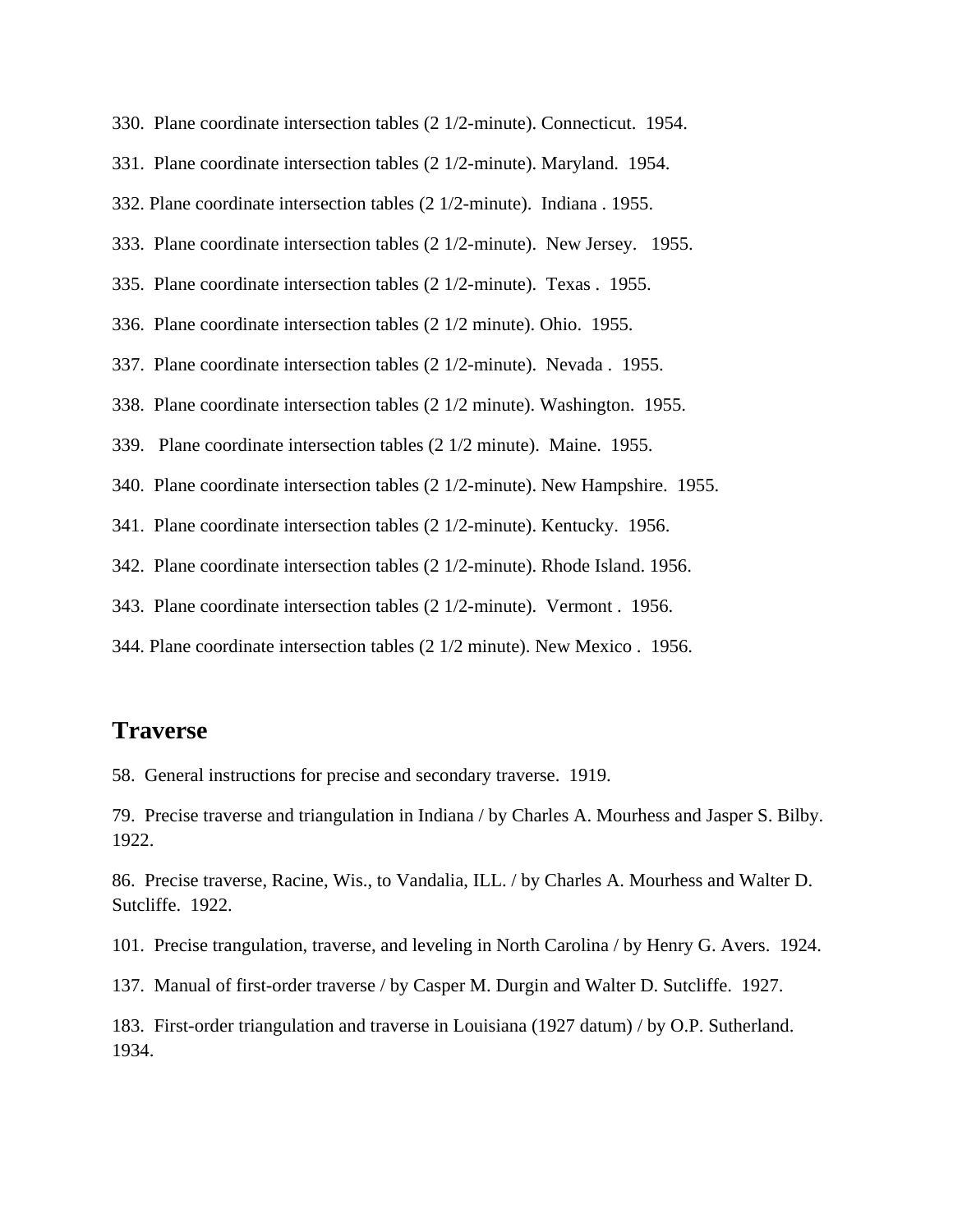192. First and second order triangulation and traverse in North Carolina (1927 datum) / by Oscar S. Adams. 1935.

194. Manual of traverse computation on the Lambert grid / by Oscar S. Adams and Charles N. Claire. 1935.

195. Manual of traverse computation on the transverse mercator grid / by Oscar S. Adams and Charles N. Claire. 1935.

203. First and second order triangulation and traverse in Minnesota (1927 datum) / by Walter F. Reynolds. 1936.

221. Triangulation in South Carolina (1927 datum). Part 2, First- and second-order triangulation and traverse in southeastern part of state / H.P. Kaufman. 1940.

222. Triangulation in South Carolina (1927 datum). Part 3, First- and second-order triangulation and traverse in northeastern part of state / H.P. Kaufman. 1940.

218. First and second order triangulation and traverse in North Carolina (1927 datum). volume 2 / by Oscar S. Adams. 1940.

307. Steel tape measurements : tables and charts for correction. 1954.

### **Triangulation**

4. The transcontinental triangulation and the American arc of the parallel / by Chas A. Schott. 1900.

7. The eastern oblique arc of the United States and osculating spheroid / by Chas. A. Schott. 1902.

8. Formulae and tables for the computation of geodetic positions / with a preface by Charles R. Duvall. 1911.

8. Formulae and tables for the computation of geodetic positions.  $6<sup>th</sup>$  ed. 1919.

8. Formulas and tables for the computation of geodetic positions.  $7<sup>th</sup>$  ed. 1929.

8. Formulas and tables for the computation of geodetic positions. Seventh edition. 1963 reprint.

11. The Texas-California arc of primary triangulation / by William Bowie. 1913.

13. The California-Washington arc of primary triangulation / by A. L. Baldwin. 1913.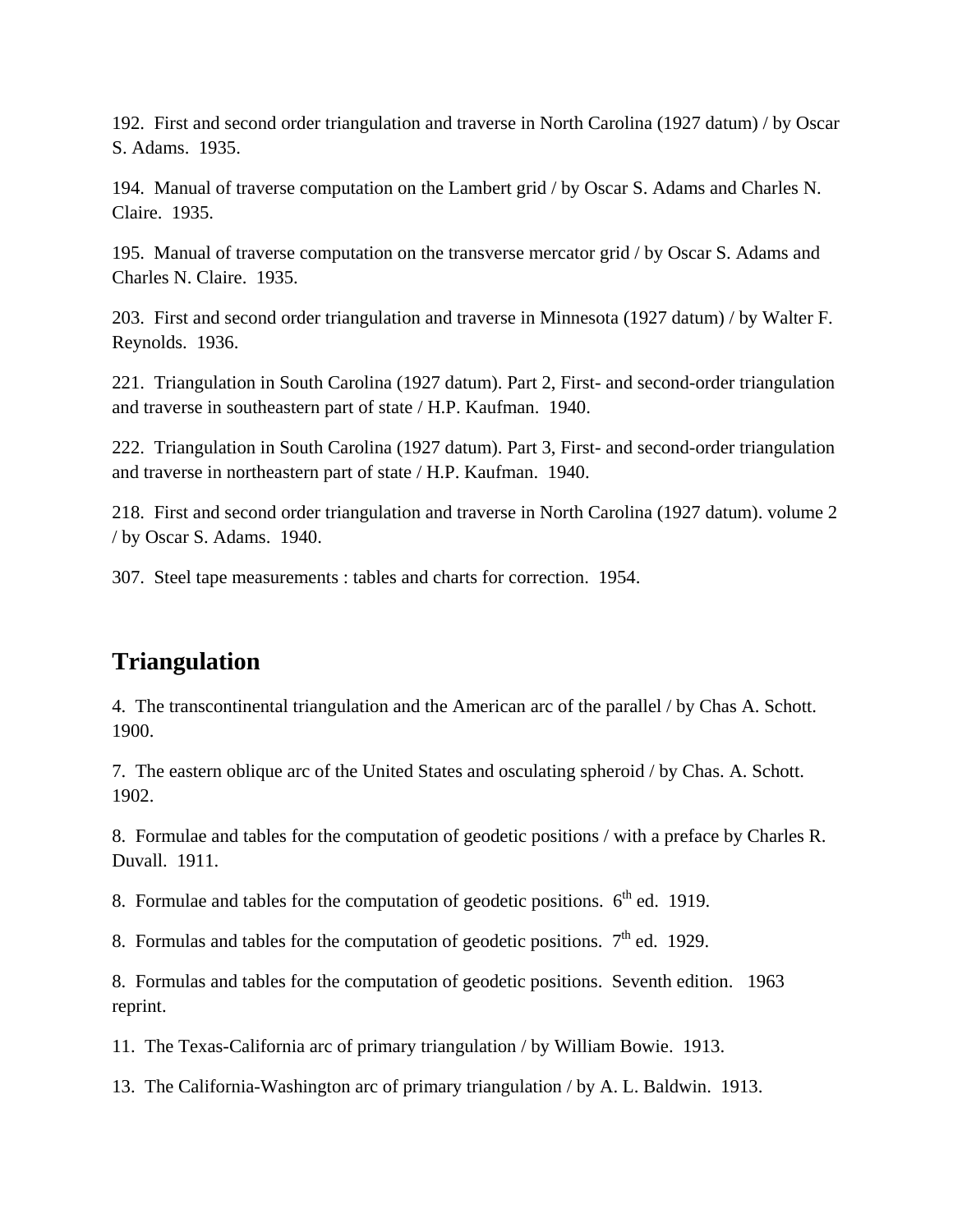13. California-Washington arc of precise triangulation / by A.L. Baldwin. Edition: 2d ed. 1922.

16. Triangulation along the west coast of Florida / by Clarence H. Swick. 1913.

17. Triangulation on the coast of Texas, from Sabine Pass to Corpus Christi Bay / by Charles A. Mourhess. 1913.

19. Primary triangulation on the one hundred and fourth meridian, and on the thirty-ninth parallel in Colorado, Utah and Nevada / by William Bowie. 1914.

24. Triangulation in Alabama and Mississippi / by Walter F. Reynolds. 1915.

28. Application of the theory of least squares to the adjustment of triangulation / by Oscar S. Adams. 1915.

30. Triangulation in West Virginia, Ohio, Kentucky, Indiana, Illinois, and Missouri / by A.L. Baldwin. 1915.

31. Triangulation along the Columbia River and the coasts of Oregon and northern California / by Charles A. Mourhess. 1915.

43. Triangulation in Georgia / by Clarence H. Swick. 1917.

45. Descriptions of triangulation stations in Georgia / by Clarence H. Swick. 1917.

46. Triangulation in Maine / by Walter F. Reynolds. 1918.

54. Report on the connection of the arcs of primary triangulation along the ninety-eighth meridian in the United States and in Mexico and on triangulation in southern Texas / by William Bowie. 1919.

62. Triangulation in Rhode Island / by Earl Church. 1920.

65. Instructions to light keepers on primary triangulation. 1920.

65. Instructions to lightkeepers on first-order triangulation. 2nd ed. 1926.

65. Instructions to lightkeepers on first-order triangulation / by Carl I. Aslakson.  $3<sup>rd</sup>$  Ed. 1936.

70. Triangulation in Kansas. 1921.

74. Utah-Washington arc of precise triangulation / by C.V. Hodgson. 1921.

76. Triangulation in Massachusetts, by O.P. Sutherland, mathematician. 1922.

78. Precise triangulation in Texas, Rio Grande arc / by Clem L. Garner. 1922.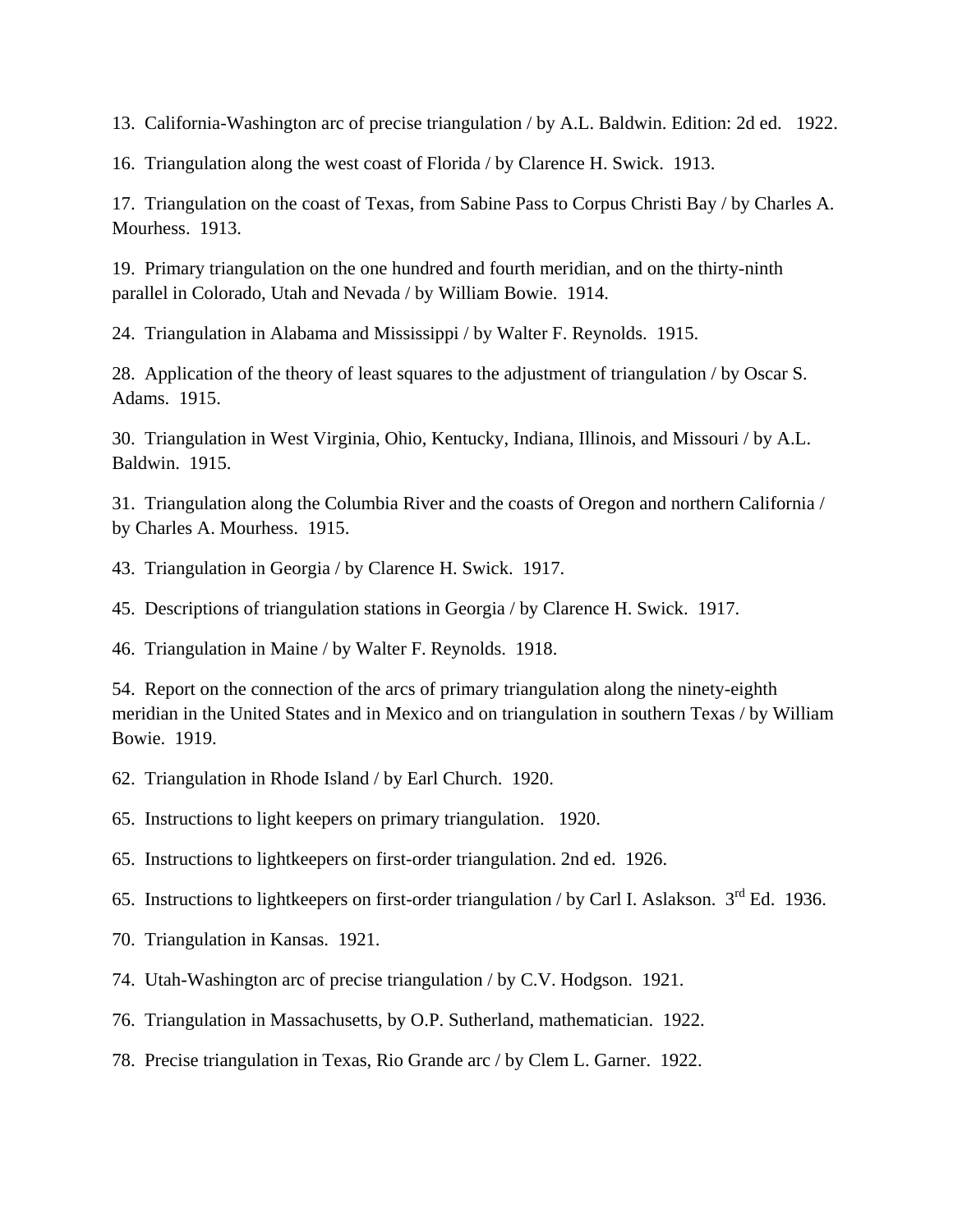79. Precise traverse and triangulation in Indiana / by Charles A. Mourhess and Jasper S. Bilby. 1922.

84. California-Oregon arc of precise triangulation/ by Hugh C. Mitchell and E. W. Eickelberg. 1922.

88. Precise triangulation along the ninety-eighth meridian, Kansas-Oklahoma boundary to Alice, Tex. 1923.

91. Use of geodetic control for city surveys / by Hugh C. Mitchell. 1923.

93. Reconnaissance and signal building / by Jasper S. Bilby. 1923.

101. Precise trangulation, traverse, and leveling in North Carolina / by Henry G. Avers. 1924.

114. Triangulation in Maryland / by Hugh C. Mitchell. 1925.

120. Manual of first-order triangulation / by C.V. Hodgson. 1926.

120. Manual of first-order triangulation / by C.V. Hodgson. 1935.

120. Manual of first-order triangulation / by C.V. Hodgson. 1943.

138. Manual of triangulation computation and adjustment / by Walter F. Reynolds. 1928.

138. Manual of triangulation computation and adjustment / by Walter F. Reynolds. 1934.

145. Manual of second and third order triangulation and traverse / [by C.V. Hodgson]. 1929.

145. Manual of second and third order triangulation and traverse / [by C. V. Hodgson. 1935. Rev. ed.

145. Manual of second and third order triangulation and traverse. 1946.

151. Comparison of old and new triangulation in California / by William Bowie. 1928.

156. Triangulation in Hawaii / by Hugh C. Mitchell. 1930.

156. Geographic positions and descriptions of stations of Oahu Island, territory of Hawaii. Supplement. 1929.

158. Bilby steel tower for triangulation / by Jasper S. Bilby. 1929.

158. Bilby steel tower for triangulation / by Jasper S. Bilby. Edition: Rev. 1940.

159. The Bowie method of triangulation adjustment as applied to the first-order net in the western part of the United States / by Oscar S. Adams. 1930.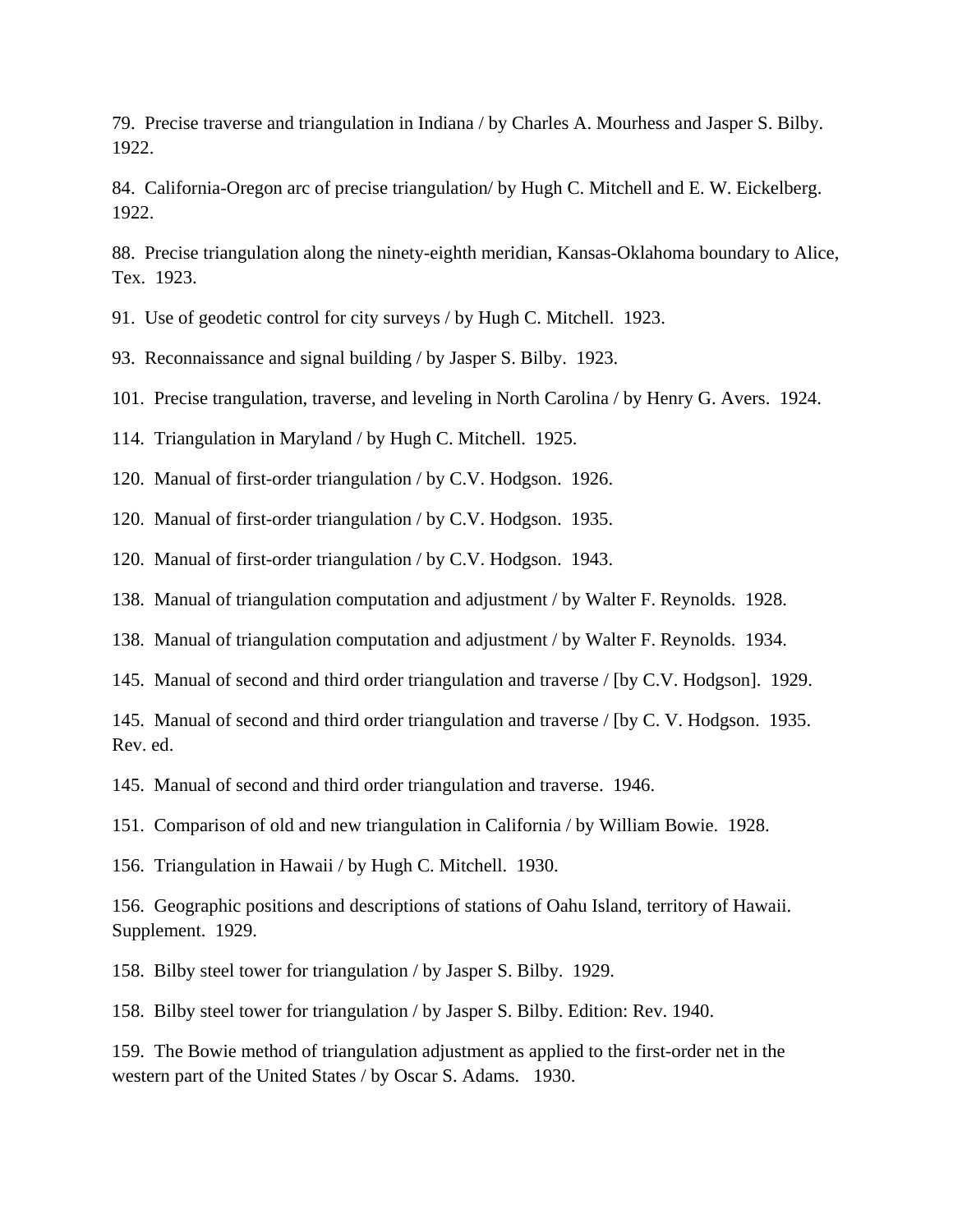160. Triangulation in Colorado (1927 datum) / by Oscar S. Adams. 1930.

164. First-order triangulation in southeast Alaska / by Walter F. Reynolds. 1930.

179. First-order triangulation in Kansas (1927 datum) / by O.P. Sutherland. 1934.

183. First-order triangulation and traverse in Louisiana (1927 datum) / by O.P. Sutherland. 1934.

186. Triangulation in Missouri (1927 datum) / by Walter F. Reynolds. 1934.

187. First-order triangulation and traverse in Arkansas (1927 datum) / by Walter D. Sutcliffe. 1934.

189. First-order triangulation in Texas (1927 datum) / by Hugh C. Mitchell. 1935.

190. First-order triangulation in Oklahoma (1927 datum) / by Leslie E. Shmidl. 1935.

192. First and second order triangulation and traverse in North Carolina (1927 datum) / by Oscar S. Adams. 1935.

198. First- and second-order triangulation in Tennessee (1927 datum) / by H.P. Kaufman. 1935.

199. Tables for determining the form of the geoid and its indirect effect on gravity, by Walter D. Lambert and Frederic W. Darling. 1936.

200. Formulas and tables for the computation of geodetic positions on the international ellipsoid / by Walter D. Lambert and Clarence H. Swick. 1935.

202. First and second order triangulation in California (1927 datum) / by Hugh C. Mitchell. 1936.

203. First and second order triangulation and traverse in Minnesota (1927 datum) / by Walter F. Reynolds. 1936.

209. Triangulation in Utah (1927 datum) by Henry G. Avers, chief mathematician, Division of Geodesy. 1937.

212. Triangulation in Wyoming, [1927 datum] / by Charles N. Claire. 1938.

214. First- and second-order triangulation in Michigan (1927 datum) / by George L. Fentress. 1939.

219. Triangulation in New Mexico, [1927 datum] / by Frank L. Culley. 1940.

220. Triangulation in South Carolina (1927 datum). Part 1, First- and second-order triangulation in northwestern part of state / H.P. Kaufman. 1940.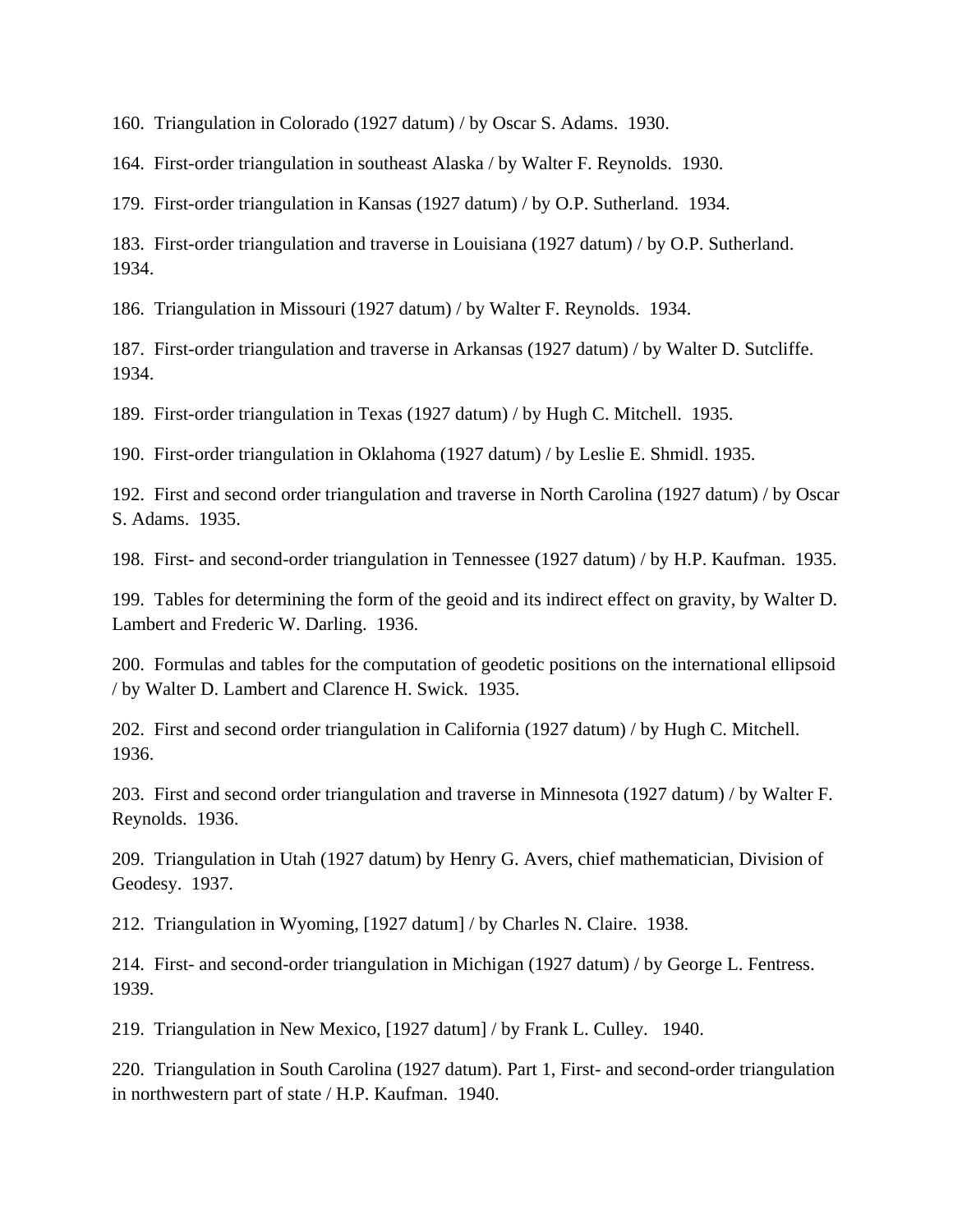221. Triangulation in South Carolina (1927 datum). Part 2, First- and second-order triangulation and traverse in southeastern part of state / H.P. Kaufman. 1940.

222. Triangulation in South Carolina (1927 datum). Part 3, First- and second-order triangulation and traverse in northeastern part of state / H.P. Kaufman. 1940.

225. Manual of reconnaissance for triangulation / by William Mussetter. 1941.

225. Manual of reconnaissance for triangulation / by William Mussetter ; U.S. Department of Commerce, Coast and Geodetic Survey. Edition: Rev ed. 1959.

224. Triangulation in Arizona (1927 datum). Part-1, First- and second-order triangulation in south central part of state / by Clement L. Garner. 1941.

227. Horizontal control data. 1941.

227. Horizontal control data / U.S. Department of Commerce, Coast and Geodetic Survey. 1957.

227. Horizontal control data / U.S. Department of Commerce, Coast and Geodetic Survey. Edition: Rev. (1961).

227. Horizontal control data / U.S. Department of Commerce, Coast and Geodetic Survey. Rev. 1972.

241. Natural tables for the computation of geodetic positions : Clarke Spheroid of 1866 / by Lansing G. Simmons. 1949.

242. Definitions of terms used in geodetic and other surveys by Hugh C. Mitchell. 1948.

242. Definitions of terms used in geodetic and other surveys. 1949.

247. Manual of geodetic triangulation / by F.R. Gossett. 1950.

247. Manual of geodetic triangulation. Edition: Rev. 1959.

307. Steel tape measurements : tables and charts for correction. 1954.

# **Hydrography**

- 21. Description of long wire drag / by N.H. Heck. Edition: Rev. ed. 1914.
- 34. Wire-drag work in Alaska / by L.O. Colbert and John A. Daniels. 1916.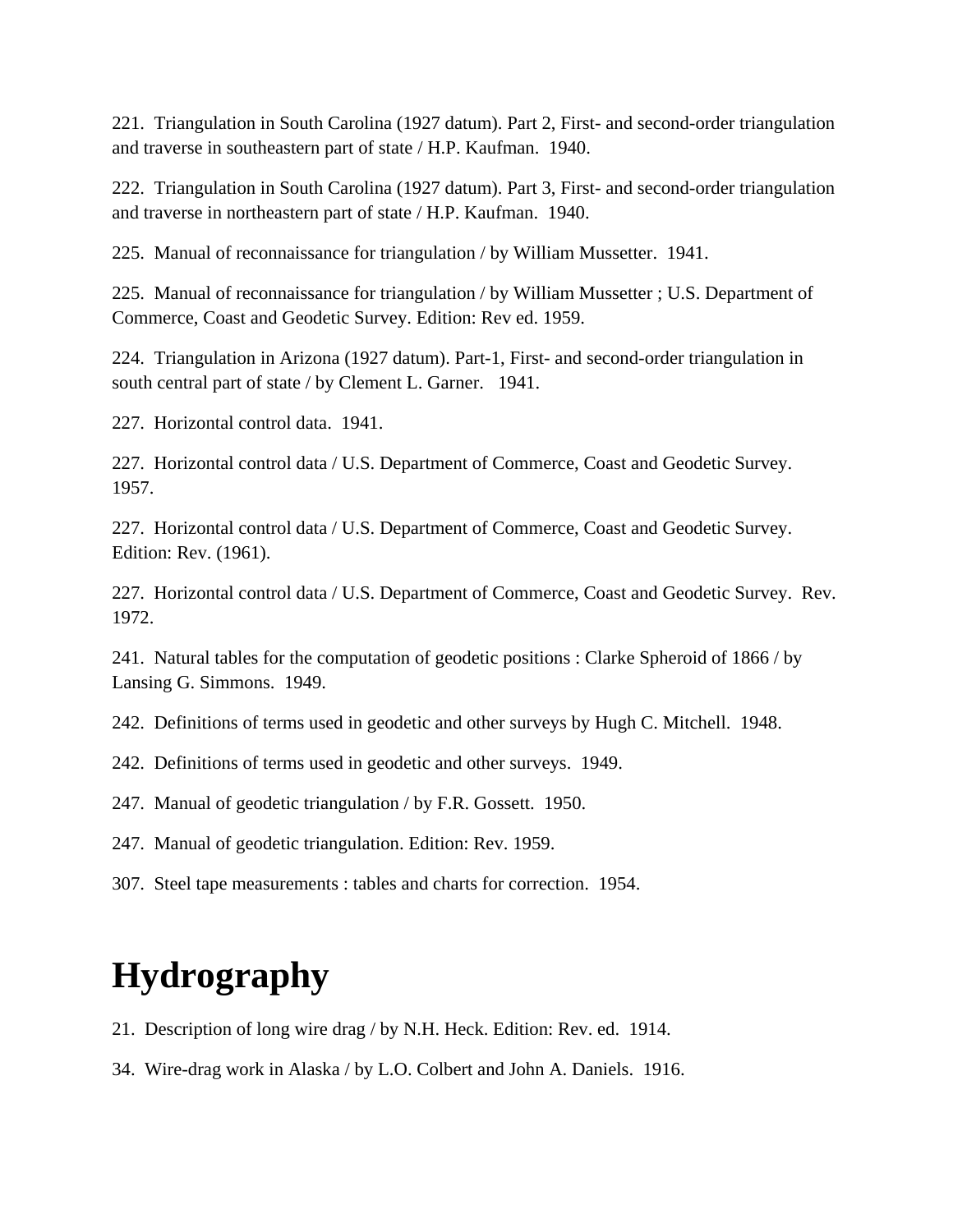29. Wire-drag work on the Atlantic coast, by N.H. Heck and J.H. Hawley. 1915.

48. The neglected waters of the Pacific coast : Washington, Oregon, and California / by E. Lester Jones. 1918.

50. Safeguard the gateways of Alaska : her waterways / by Lester E. Jones. 1918.

56. Construction and operation of the wire drag / by J.H. Hawley. 1919.

61. Physical laws underlying the scale of a sounding tube / by Walter D. Lambert. 1920.

73. Precise dead reckoning in offshore soundings / by Harry A. Seran. 1921.

75. Radio-compass bearings / by Oscar S. Adams. 1921.

97. Deep-sea soundings, Atlantic and Pacific Oceans and Caribbean Sea, 1919 and 1922. 1923.

107. Radio acoustic method of position finding in hydrographic surveys / by N. H. Heck and E. A. Eckhardt and M. Keiser. 1924.

108. Velocity of sound in sea water / by N. H. Heck and Jerry H. Service. 1924.

118. Construction and operation of the wire drag and sweep, by Lieut. Commander J.H. Hawley. 1925.

143. Hydrographic manual / by J.H. Hawley. 1928.

143. Hydrographic manual / by J.H. Hawley. 1931.

143. Hydrographic manual / by K.T. Adams. Edition: Rev.(1942) ed.

143. Coast pilot / by Henry B. Campbell. Edition: Rev. (1942) ed. 1944.

143. Radio acoustic ranging / John C. Mathisson, Thomas J. Hickley. Edition: Rev. (1942) ed. 1944.

143. Echo sounding / John C. Mathisson, Thomas J. Hickley. Edition: Rev. (1942) ed. 1944.

- 146. Radio acoustic position finding. 1928.
- 147. Measurement of salinity of sea water / by Jerry H. Service. 1928.
- 165. Slope corrections for echo soundings / by A.L. Shalowitz. 1930.

265. EPI (electronic position indicator) manual / by the Radiosonic Laboratory Staff. : Electronic position indicator manual. 1952.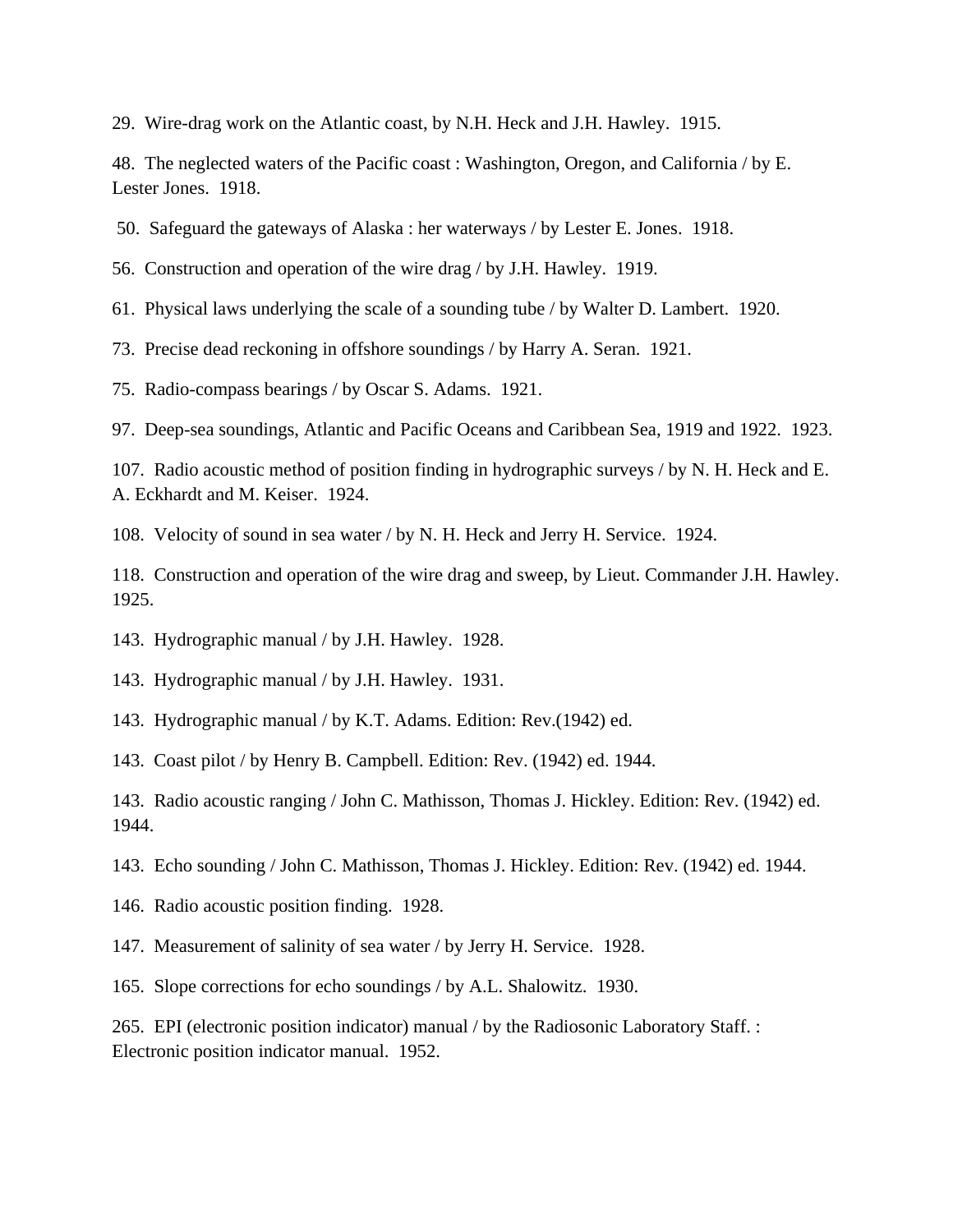265A. EPI manual : MARK III, model 3 / U.S. Dept. of Commerce, Coast and Geodetic Survey, Radiosonic Laboratory Staff. : Electronic position indicator manual. 1954.

## **Manuals/Methods/Instructions**

14. Determination of time, longitude, latitude, and azimuth / by William Bowie. Edition: 5th ed. 1913.

14. Determination of time, longitude, latitude, and azimuth / William Bowie. Edition: 5th ed. 1917.

14. Determination of time, longitude, latitude, and azimuth / by William Bowie.  $5<sup>th</sup>$  ed. 1941.

26. General instructions for the field work of the U.S. Coast and Geodetic Survey. 1915.

26. General instructions for the field work of the U.S. Coast and Geodetic Survey. Edition: 2nd ed. 1921.

56. Construction and operation of the wire drag / by J.H. Hawley. 1919.

58. General instructions for precise and secondary traverse. 1919.

65. Instructions to light keepers on primary triangulation. 1920.

65. Instructions to lightkeepers on first-order triangulation. 2nd ed. 1926.

65. Instructions to lightkeepers on first-order triangulation / by Carl I. Aslakson.  $3<sup>rd</sup>$  Ed. 1936.

66. Rules and practice relating to construction of nautical charts / by Geo. L. Flower. 1920.

66. Rules and practice relating to construction of nautical charts / by Geo. L. Flower . Rev. ed. 1923.

69. Modern methods for measuring the intensity of gravity / by Clarence H. Swick. 1921.

- 85. Plane table manual / by D.B. Wainwright. 1922.
- 91. Use of geodetic control for city surveys / by Hugh C. Mitchell. 1923.

93. Reconnaissance and signal building / by Jasper S. Bilby. 1923.

96. Instructions for the compensation of the magnetic compass / by N.H. Heck ; with the cooperation of W.E. Parker. 1923.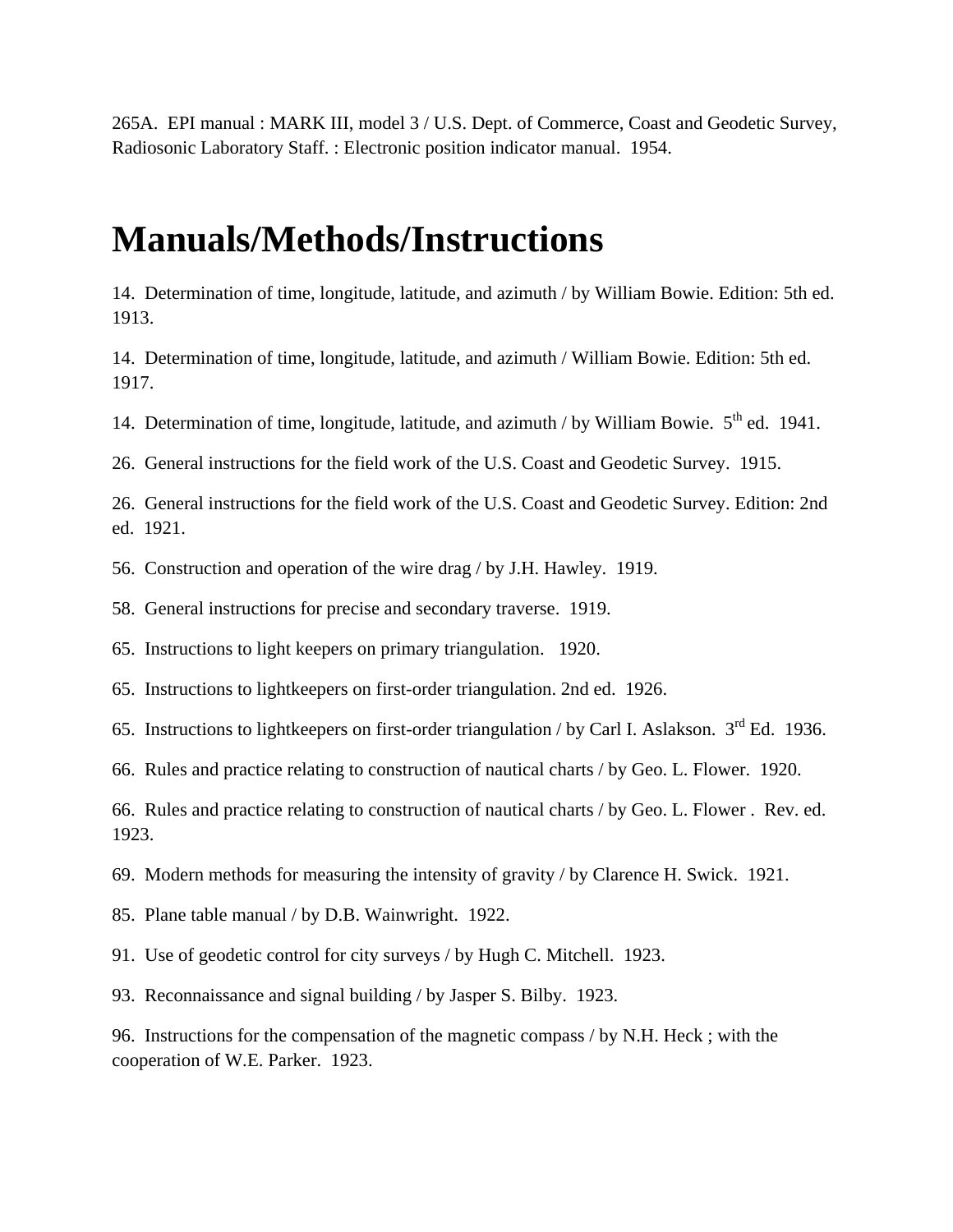96. Instructions for the compensation of the magnetic compass / by N. H. Heck. Edition: 1938 ed.

98. A manual of the harmonic analysis and prediction of tides / by Paul Schureman. 1924.

98. Manual of harmonic analysis and prediction of tides / by Paul Schureman. Edition: Rev. (1940) ed. 1941.

98. Manual of harmonic analysis and prediction of tides / by Paul Schureman. Edition: Rev. (1940) ed., Reprinted 1958 with corrections.

107. Radio acoustic method of position finding in hydrographic surveys / by N. H. Heck and E. A. Eckhardt and M. Keiser. 1924.

120. Manual of first-order triangulation / by C.V. Hodgson. 1926.

120. Manual of first-order triangulation / by C.V. Hodgson. 1935.

- 120. Manual of first-order triangulation / by C.V. Hodgson. 1943.
- 124. Instructions for tidal current surveys / by L. M. Zeskind. 1926.
- 137. Manual of first-order traverse / by Casper M. Durgin and Walter D. Sutcliffe. 1927.
- 138. Manual of triangulation computation and adjustment / by Walter F. Reynolds. 1928.
- 138. Manual of triangulation computation and adjustment / by Walter F. Reynolds. 1934.
- 139. Instructions for tide observations / by G.T. Rude. 1928.
- 140. Manual of first-order leveling / by Henry G. Avers. 1929.
- 140. Manual of first-order leveling / by Henry G. Avers. 1935.
- 140. Manual of first-order leveling / by Henry G. Avers. 1939.
- 143. Hydrographic manual / by J.H. Hawley. 1928.
- 143. Hydrographic manual / by J.H. Hawley. 1931.
- 143. Hydrographic manual / by K.T. Adams. Edition: Rev.(1942) ed.
- 144. Topographic manual / by O.W. Swainson. 1928.
- 145. Manual of second and third order triangulation and traverse / [by C.V. Hodgson]. 1929.

145. Manual of second and third order triangulation and traverse / [by C. V. Hodgson. 1935. Rev. ed.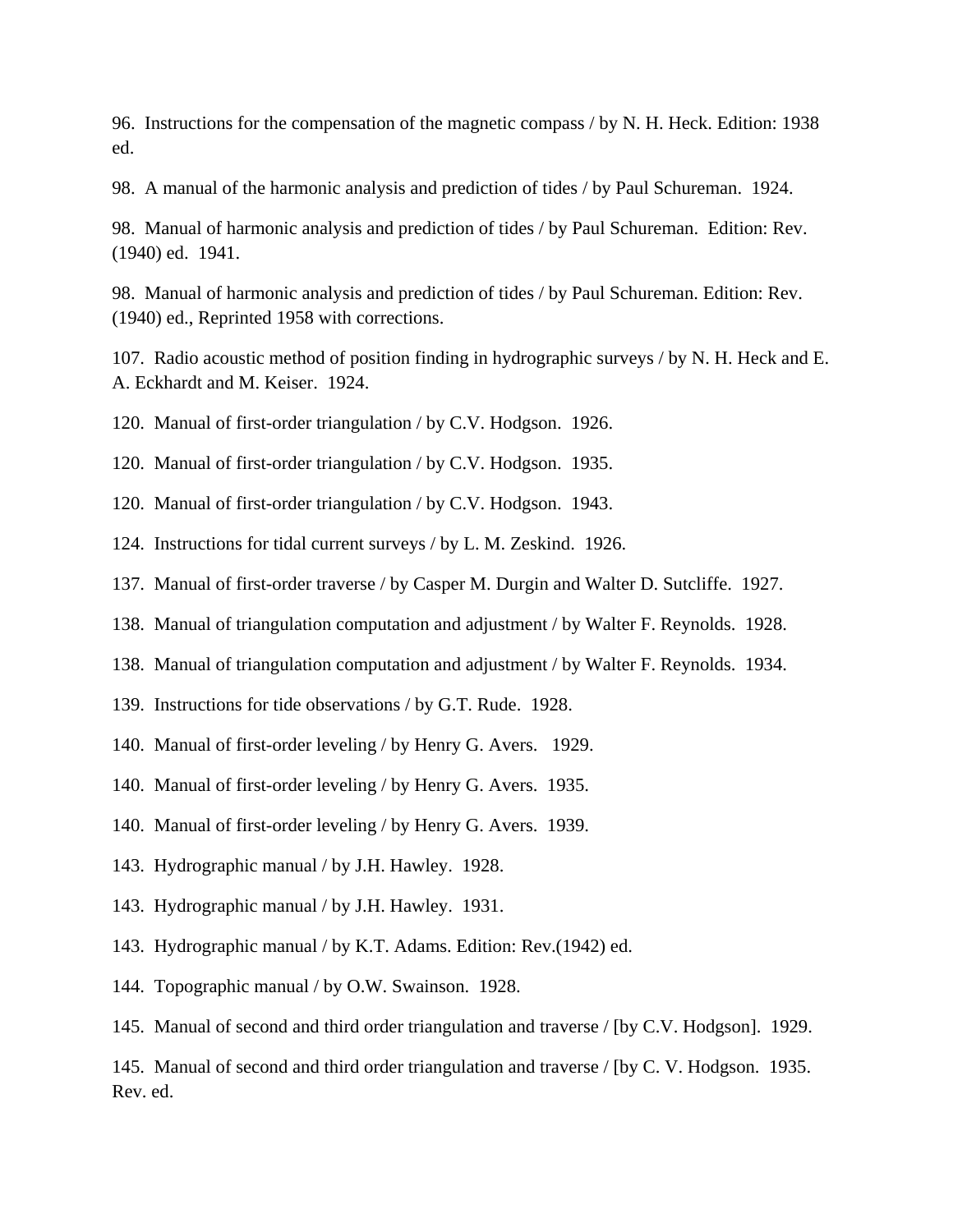145. Manual of second and third order triangulation and traverse. 1946.

146. Radio acoustic position finding. 1928.

147. Measurement of salinity of sea water / by Jerry H. Service. 1928.

154. Instructions primary tide stations / [by Paul Schureman]. 1929.

158. Bilby steel tower for triangulation / by Jasper S. Bilby. 1929.

158. Bilby steel tower for triangulation / by Jasper S. Bilby. Edition: Rev. 1940.

193. Manual of plane-coordinate computation / by Oscar S. Adams and Charles N. Claire. 1935.

193. Manual of plane-coordinate computation / by Oscar S. Adams, and Charles N. Claire. 1948.

194. Manual of traverse computation on the Lambert grid / by Oscar S. Adams and Charles N. Claire. 1935.

195. Manual of traverse computation on the transverse mercator grid / by Oscar S. Adams and Charles N. Claire. 1935.

196. Manual of tide observations / [prepared by Paul Schureman]. 1935.

196. Manual of tide observations / [prepared by Paul Schureman]. 1941.

206. Selection, installation and operation of seismographs / by H.E. McComb. 1936.

215. Manual of current observations / [prepared by Paul Schureman] 1938.

215. Supplement to special publication no. 215, revised (1950) edition [of] manual of current observations.

215. Manual of current observations . Rev. ed. / by F.J. Haight. 1950.

215. Manual of current observations. Edition: Rev. ed. 1950.

225. Manual of reconnaissance for triangulation / by William Mussetter. 1941.

225. Manual of reconnaissance for triangulation / by William Mussetter ; U.S. Department of Commerce, Coast and Geodetic Survey. Edition: Rev ed. 1959.

235. The state coordinate systems (a manual for surveyors) / by Hugh C. Mitchell and Lansing G. Simmons. 1945.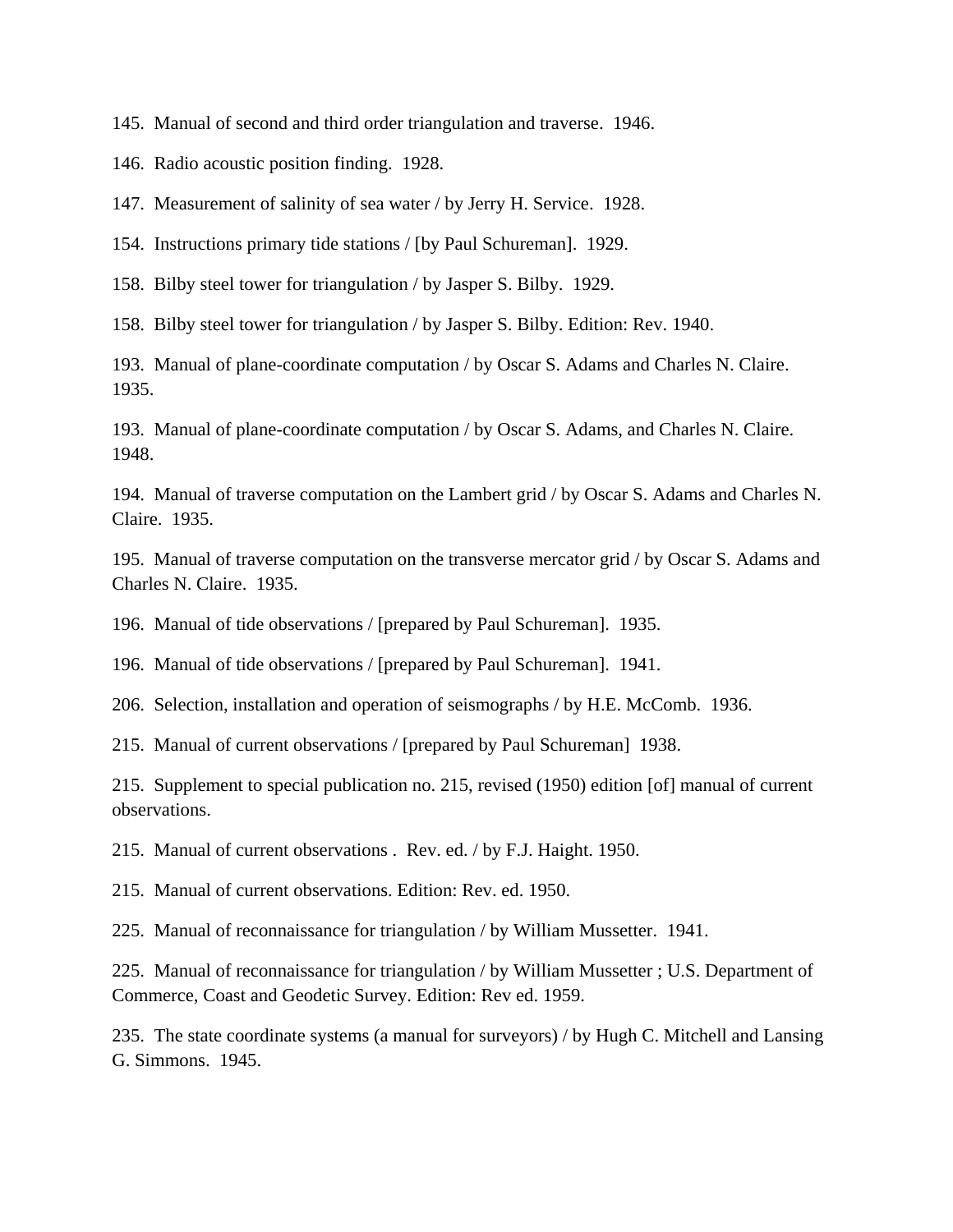235. The state coordinate systems : a manual for surveyors / by Hugh C. Mitchell and Lansing G. Simmons. Rev. 1977.

237. Manual of geodetic astronomy : determination of longitude, latitude and azimuth / by Albert J. Hoskinson and J.A. Duerksen. 1947.

237. Manual of geodetic astronomy : determination of longitude, latitude and azimuth / by Albert J. Hoskinson and J. A. Duerksen. 1952.

237. Manual de astronomia geodesica : determinacion de longitud, latitud, y azimut / por Albert J. Hoskinson y J.A. Duerksen. 1952.

239. Manual of geodetic leveling / Howard S. Rappleye. 1948.

239. Manual of geodetic leveling, 1948. Rev. 1979.

240. Manual of leveling computation and adjustment / by Howard S. Rappleye. 1948.

247. Manual of geodetic triangulation / by F.R. Gossett. 1950.

247. Manual of geodetic triangulation. Edition: Rev. 1959.

249. Topographic manual. Part II, Photogrammetry / by Lieutenant Commander L.W. Swanson. 1949.

260. Manual of harmonic constant reductions. 1952.

265. EPI (electronic position indicator) manual / by the Radiosonic Laboratory Staff. : Electronic position indicator manual. 1952.

265A. EPI manual : MARK III, model 3 / U.S. Dept. of Commerce, Coast and Geodetic Survey, Radiosonic Laboratory Staff. : Electronic position indicator manual. 1954.

283. Magnetic observatory manual / by H.E. McComb. 1952.

283. Magnetic observatory manual. 1953.

294. Wave reporting manual for tide observers in the seismic sea wave warning system. 1953.

## **Miscellaneous**

2. Bibliography. Descriptive catalogue of publications relating to the U.S. Coast and Geodetic Survey, 1807-1896, and to U.S. standard weights and measures, 1790-1896. 1898.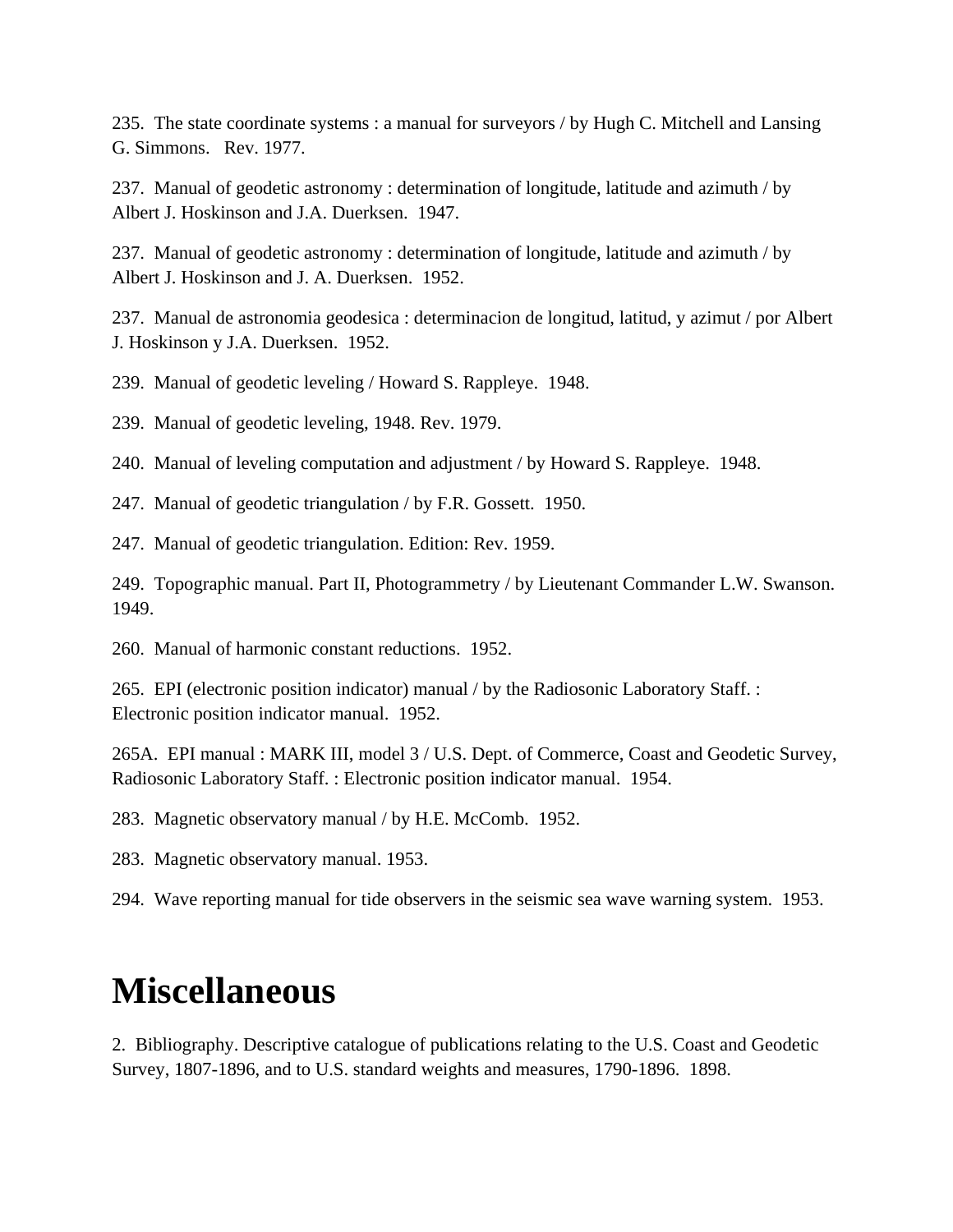3. Atlas of the Philippine Islands. 1900.

6. Notes relative to the use of charts issued by the United States Coast and Geodetic Survey. 1900.

23. United States Coast and Geodetic Survey : description of its work, methods, and organization. Edition: [Rev. ed.] 1915

23. United States Coast and Geodetic Survey: description of its work, methods, and organization. Edition: Rev. ed. 1920.

23. United States Coast and Geodetic Survey : description of its work, methods, and organization. Edition: Rev. ed. 1925.

23. The United States Coast and Geodetic Survey : its work, methods, and organization. Edition: 1928 rev. ed.

23. The United States Coast and Geodetic Survey : its work, methods, and organization. Edition: 1929 rev. ed.

26. General instructions for the field work of the U.S. Coast and Geodetic Survey. 1915.

26. General instructions for the field work of the U.S. Coast and Geodetic Survey. Edition: 2nd ed. 1921.

37. Military and naval service of the United States Coast Survey 1861-1865. 1916.

37. Military and naval service of the United States Coast and Geodetic Survey, 1917-1919 / compiled from official records (not published) by the U.S. Coast and Geodetic Survey.

103. Geographic dictionary of the Virgin Islands of the United States / by James William McGuire. 1925.

197. Practical air navigation and the use of the aeronautical charts of the Department of Commerce / by Thoburn C. Lyon. 1935.

197. Practical air navigation and the use of the aeronautical charts of the U.S. Coast and Geodetic Survey / by Thoburn C. Lyon. Edition: 2nd (1938) ed.

197. Practical air navigation and the use of the aeronautical charts of the U.S. Coast and Geodetic Survey / by Thoburn C. Lyon. Edition: 3rd (1939) ed.

216. The United States Coast and Geodetic Survey : its work in surveying and charting the waters of the United States and possessions, geodetic control surveys, and other activities U.S. Dept. of Commerce, Coast and Geodetic Survey. Edition: 1938 ed.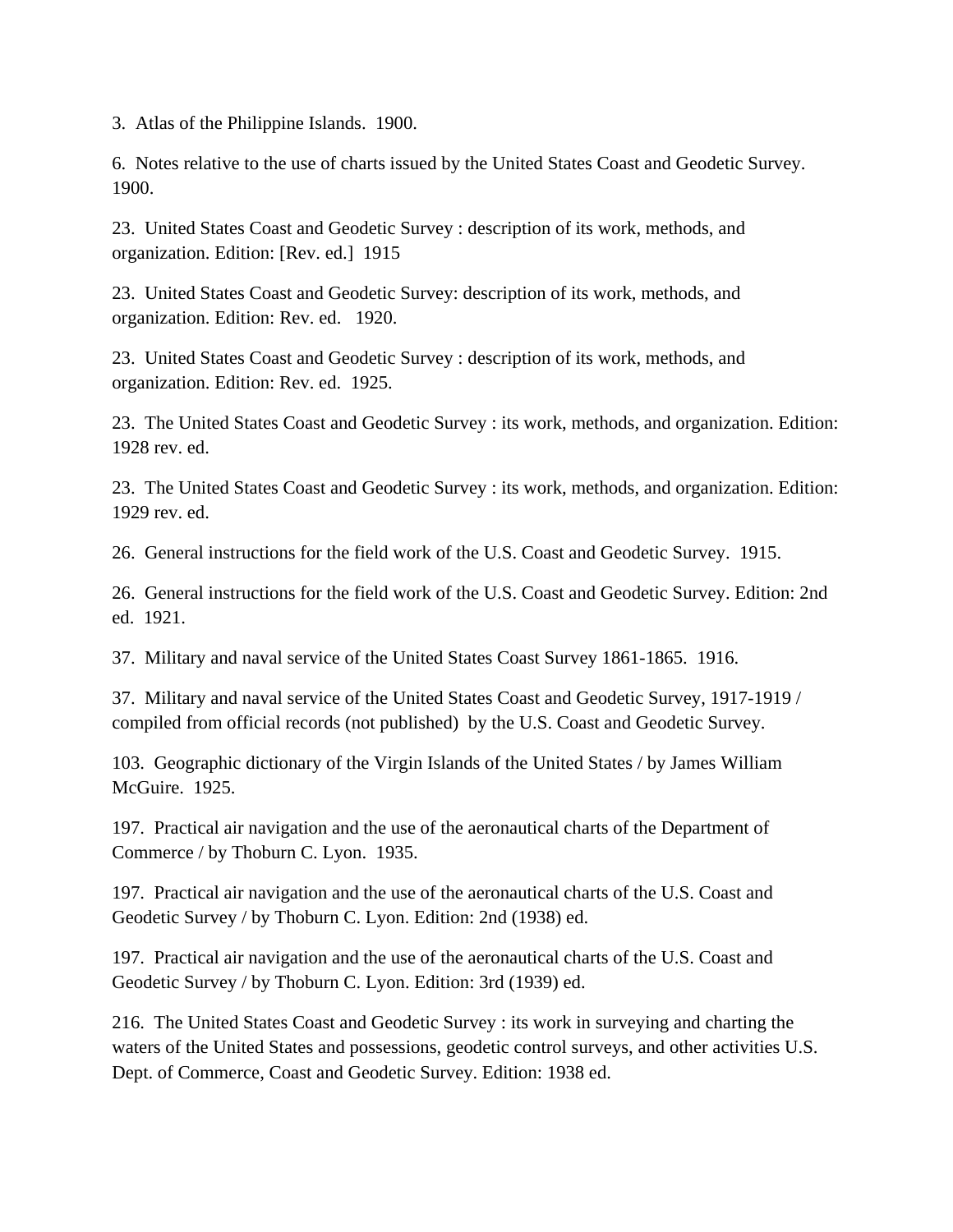216. The United States Coast and Geodetic Survey : its work in surveying and charting the waters of the United States and possessions geodetic control surveys, and other activities. 1941.

216. The United States Coast and geodetic survey : its work in surveying and charting the waters of the United States and possessions, geodetic control surveys, and other activities. 1946.

238. Air-line distances between cities in the United States / by C.A. Whitten. 1947.

238. Supplement to special publication no. 238 : conversion tables, statute miles to nautical miles. 1952.

238. Supplement. Conversion tables, statute miles to international nautical miles. 1954.

238. Air-line distances between cities in the United States / C.A. Whitten. 1961.

231. Natural sines and cosines to eight decimal places. 1942.

## **Tides and Currents**

32. Description of the U.S. Coast and Geodetic Survey tide-predicting machine no.2. 1915.

41. Use of mean sea level as the datum for elevations / by E. Lester Jones. 1917.

83. Tidal bench marks : State of New York / by L.A. Cole and I.A. Alpert. 1922.

98. A manual of the harmonic analysis and prediction of tides / by Paul Schureman. 1924.

98. Manual of harmonic analysis and prediction of tides / by Paul Schureman. Edition: Rev. (1940) ed. 1941.

98. Manual of harmonic analysis and prediction of tides / by Paul Schureman. Edition: Rev. (1940) ed., Reprinted 1958 with corrections.

111. Tides and currents in New York Harbor / by H. A. Marmer. 1925.

111. Tides and currents in New York harbor / by H. A. Marmer. Edition: Rev. (1935) ed.

113. Portable automatic tide gauge / by G. T. Rude. 1925.

115. Tides and currents in San Francisco Bay / by L.P. Disney and W.H. Overshiner. 1925.

119. Tidal bench marks, District of Columbia / by L.A. Cole. 1925.

121. Coastal currents along the Pacific coast of the United States / by H.A. Marmer. 1926.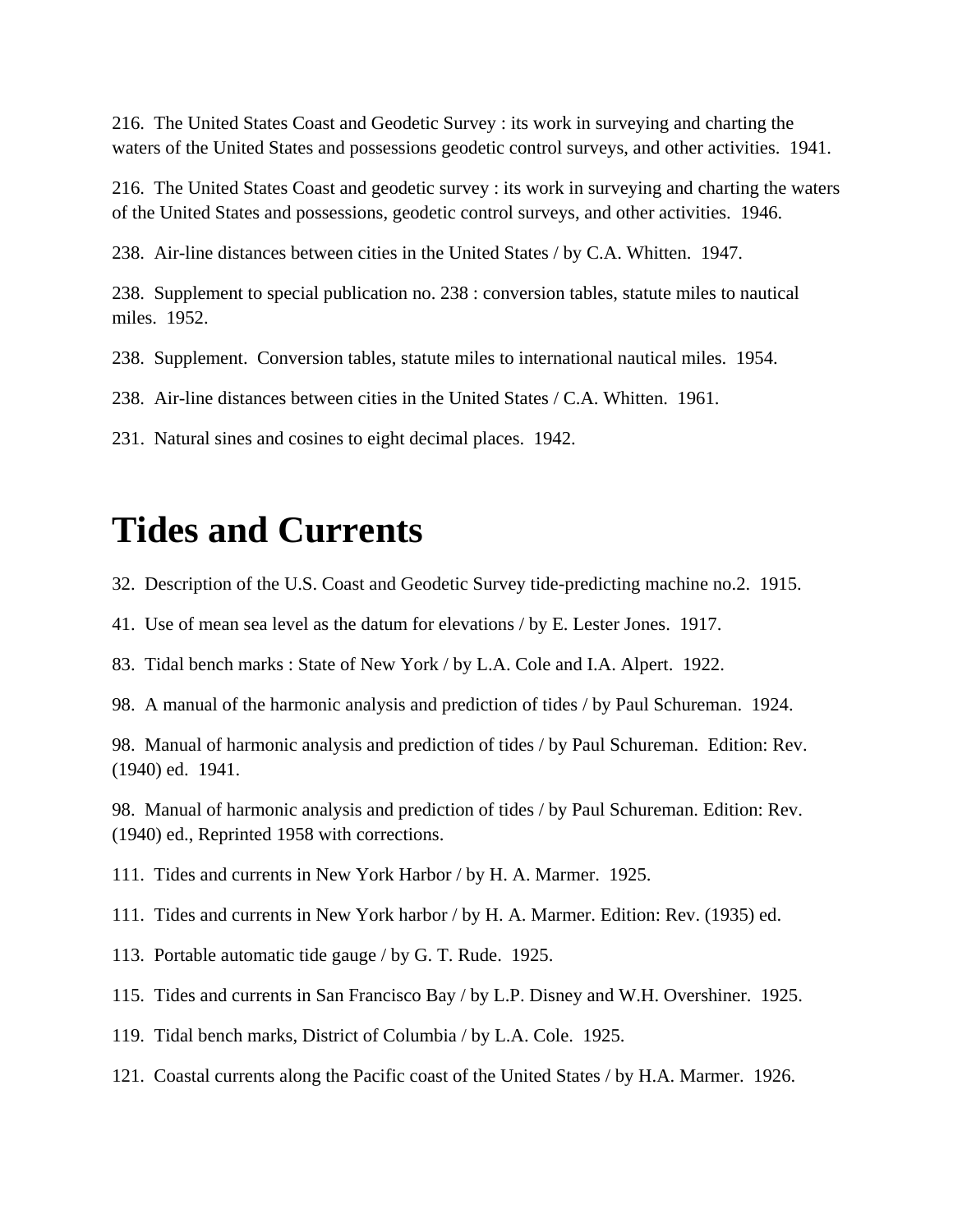123. Tides and currents in Delaware bay and river / by L.M. Zeskind and E.A. Le Lacheur. 1926.

124. Instructions for tidal current surveys / by L. M. Zeskind. 1926.

127. Tides and currents in southeast Alaska, by R. W. Woodworth, lieutenant (J.G.), U.S. Coast and Geodetic Survey and F. J. Haight, assistant mathematician. 1927.

128. Tidal bench marks : state of Rhode Island / by L.A. Cole. 1926.

- 135. Tidal datum planes / by H.A. Marmer. 1927.
- 135. Tidal datum planes / by H.A. Marmer. Edition: Rev. (1951) ed.

136. Tidal bench marks : State of Connecticut / by L.A. Cole. 1927.

139. Instructions for tide observations / by G.T. Rude. 1928.

- 141. Tidal bench marks : State of California / by E.A. Le Lacheur. 1928.
- 142. Tides and currents in Boston Harbor / by Paul Schureman. 1928.
- 148. Tidal bench marks : State of New Jersey / by L.A. Cole. 1928.
- 150. Tides and currents in Portsmouth harbor / by A.J. Hoskinson and E.A. LeLacheur. 1929.
- 152. Tidal current charts. New York Harbor. 1928.
- 154. Instructions primary tide stations / [by Paul Schureman]. 1929.
- 155. Tidal bench marks : state of Massachusetts / by L.A. Cole. 1929.

162. Tides and currents in Chesapeake Bay and tributaries / by F.J. Haight, H.E. Finnegan and G.L. Anderson. 1930.

163. Tidal bench marks, state of Oregon / by L.A. Cole. 1930.

174. Tides and currents in Long Island and Block Island Sounds / by E.A. LeLacheur and J.C. Sammons. 1932.

- 170. Chart datums / by H.A. Marmer. 1930.
- 180. Tides and currents in Hudson River / by Paul Schureman. 1934.
- 196. Manual of tide observations / [prepared by Paul Schureman]. 1935.
- 196. Manual of tide observations / [prepared by Paul Schureman]. 1941.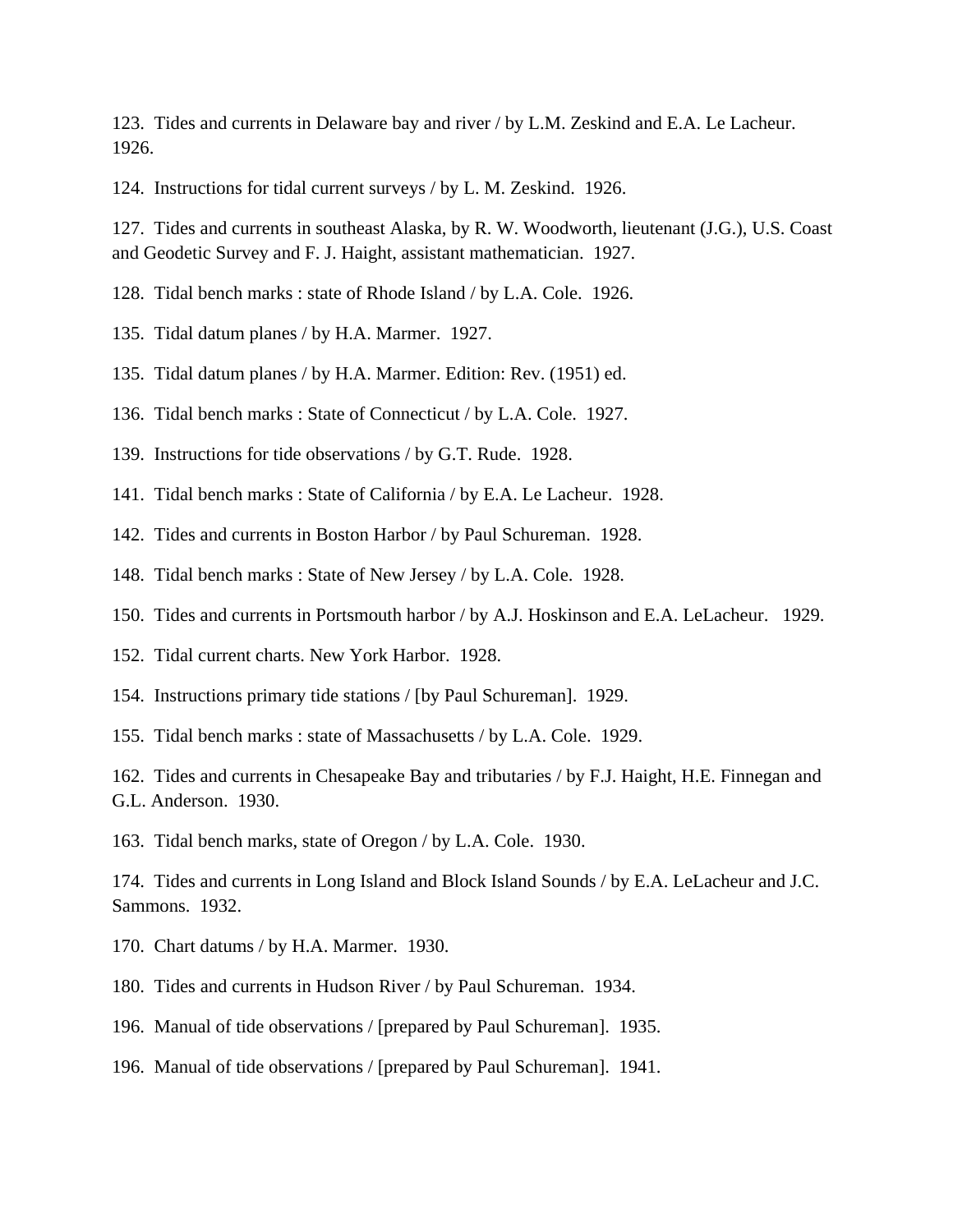208. Currents in Narragansett Bay, Buzzards Bay, and Nantucket and Vineyard sounds / by F.J. Haight. 1936.

208. Currents in Narragansett Bay, Buzzards Bay, and Nantucket and Vineyard sounds / by F.J. Haight. 1938 reprint with minor changes.

211. Currents in St. Johns river, Savannah river, and intervening waterways / by F. J. Haight. 1938.

215. Manual of current observations / [prepared by Paul Schureman] 1938.

215. Supplement to special publication no. 215, revised (1950) edition [of] manual of current observations.

215. Manual of current observations . Rev. ed. / by F.J. Haight. 1950.

215. Manual of current observations. Edition: Rev. ed. 1950.

228. Tide and current glossary / by Paul Schureman. 1941.

228. Tide and current glossary by Paul Schuremen. Edition: Rev. (1949) ed.

228. Tide and current glossary. Edition: Rev. (1949) ed. Reprinted 1963 with corrections.

228. Tide and current glossary / by Paul Schureman. Rev. 1977 by Steacey D. Hicks.

230. Coastal currents along the Atlantic Coast of the United States / by F.J. Haight. 1942.

260. Manual of harmonic constant reductions. 1952.

278. Surface water temperatures at tide stations, Atlantic coast, North and South America / U.S. Dept. of Commerce, Coast and Geodetic Survey. Edition: 5th ed. 1955.

278. Surface water temperatures at tide stations, Atlantic coast, North and South America / U.S. Dept. of Commerce, Commerce, Coast and Geodetic Survey. Edition: Rev. ed. (1951)

279. Density of sea water at tide stations, Atlantic coast, North and South America. Edition: Rev. ed. 1953.

279. Density of sea water at Coast and Geodetic Survey tide stations, Atlantic and Gulf coasts. Edition: Rev. (1949) ed.

280. Surface water temperatures at tide stations, Pacific Coast, North and South America and Pacific Ocean Islands. Edition: 5th ed. 1956.

280. Surface water temperatures at tide stations, Pacific Coast, North and South America and Pacific Ocean Islands. Edition: Rev. ed. 1952.